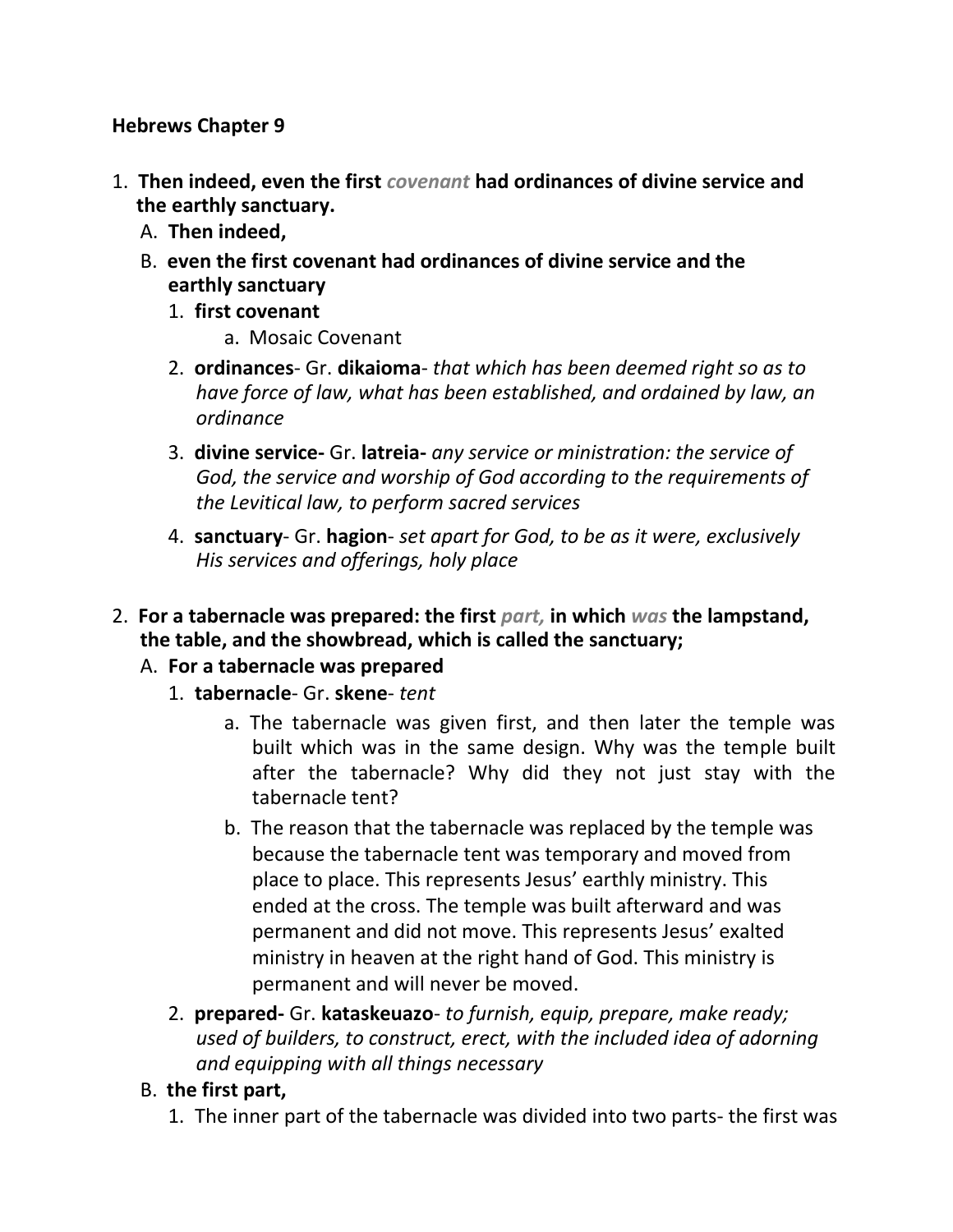the holy place, and the second was the Holy of Holies. The two compartments were separated by a veil. This veil symbolized the body of Jesus. Heb. 10:20

2. The "first part" speaks of the Holy Place.

### C. **in which was the lampstand**

- 1. **lampstand-** Gr.**luchnia-** *a (candlestick) lamp stand, candelabrum*
	- a. This represents Jesus as the Light of the World. John 8:12
	- b. The lampstand was filled with oil, a type of the Holy Spirit. This is how we shall be, lights in this world, by being filled with the Holy Spirit.

## D. **the table-** Gr. **trapeza**

- 1. The showbread was placed on the table.
- E. **and the showbread** Gr. **prothesis artos** *the putting forth of bread*
	- 1. On the table of showbread twelve loaves of bread were placed along with wine. The number twelve speaks of the twelve tribes of Israel-God's covenant people. The bread and wine represent the body and blood of Jesus given for His people.
	- 2. The believing gentiles are grafted into Israel-or God's people- thus they are included in the symbol of the twelve loaves and wine.
	- 3. The bread represents Jesus, as the Bread of Life and the Living Bread from Heaven.
	- 4. It says that this bread should be placed out before the Lord always. Ex. 25:30 God always wants to see Jesus' finished work for us. We need to always present the finished work to God when we approach Him in prayer.

## F. **which is called the sanctuary**

- 1. **called** Gr. **lego**
- 2. **sanctuary** Gr. **hagion** *holy place*
	- a. The table of incense is not mentioned in this verse. It was also in the holy place.

## 3. **and behind the second veil, the part of the tabernacle which is called the Holiest of All,**

- A. **and behind the second veil,**
	- 1. **second**
		- a. The first veil was at the front of the tabernacle. It was the entrance into the tabernacle tent. The second veil separated the Holy Place and the Holy of Holies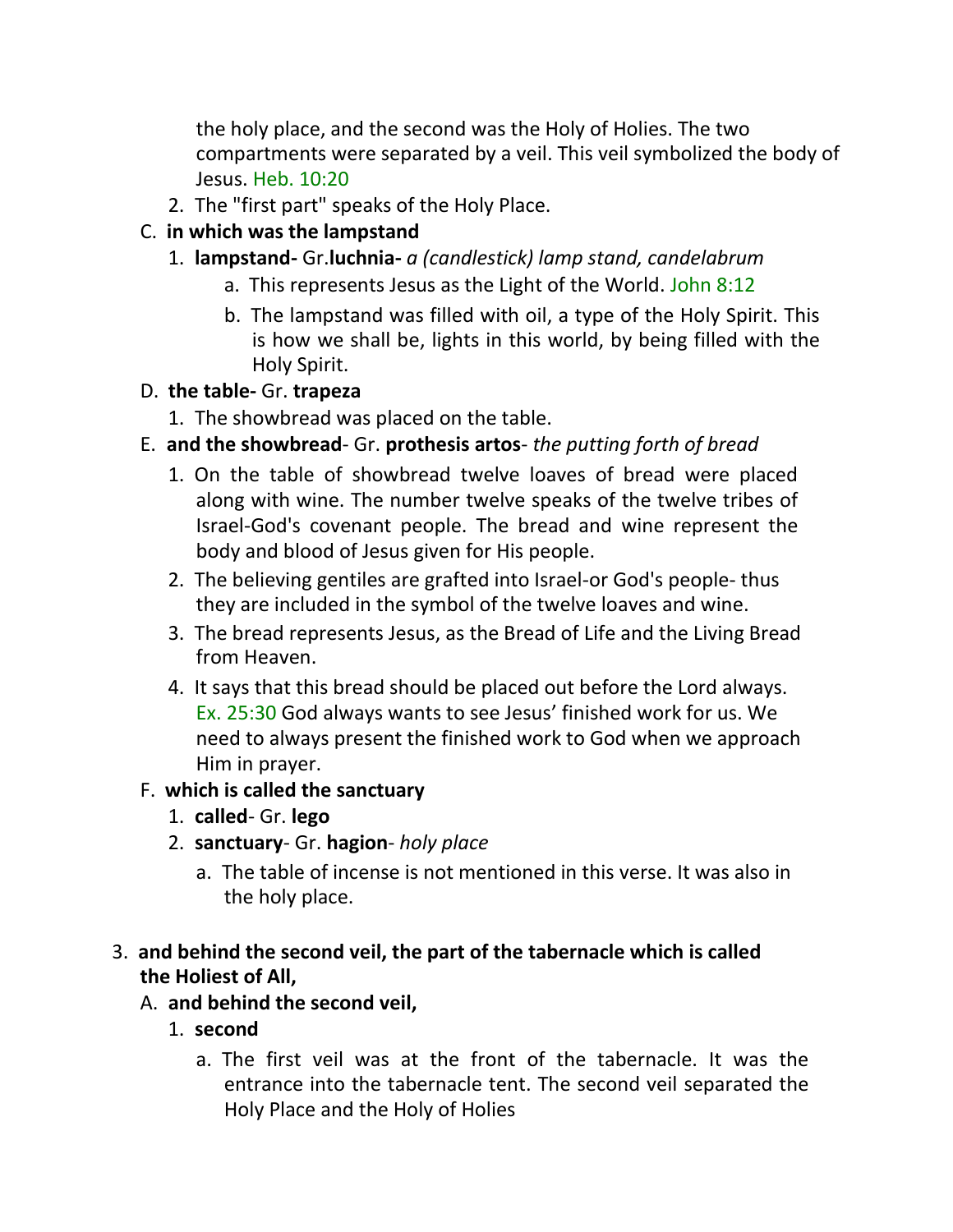- 2. **veil** Gr. **katapetasma** Gr. *a veil spread out, a curtain*
	- a. This veil was a thick woven fabric with images of cherubim on it. Ex. 26:31
	- b. Cherubim [angels] were used to keep man from God's holy presence before Jesus came and made a way for man to God.
	- c. Cherubim were placed in the garden to keep Adam and Eve from entering back in and partaking of the tree of life. Gen. 3:24
	- d. Angels were mediators [which kept man from God] for God in giving the law to Moses. Acts 7:53, Gal. 3:19
	- e. Cherubim were embroidered on the veil that separated the holy place from the Holy of Holies. The veil separated the people from God's presence. 2 Chron. 3:14
- B. **the part of the tabernacle which is called the Holiest of All.**
	- 1. **part** Gr. *not in Greek*
	- 2. **tabernacle** Gr. **skene** *tent*
	- 3. **Holiest of all** Gr. **hagion hagion** *the Most Holy place*
		- a. The place where God rested above the Ark of the Covenant.
- 4. **which had the golden censer and the Ark of the Covenant overlaid on all sides with gold, in which** *were* **the golden pot that had the manna, Aaron's rod that budded, and the tablets of the covenant;**
	- A. **which had the golden censer and the Ark of the Covenant overlaid on all sides with gold,**
		- 1. **censer-** Gr. **thumiasterion** *a utensil for fumigating or burning incense*
			- a. This censer was filled with hot coals from the altar in the courtyard and incense was burned on it in the Holy of Holies.
			- b. This speaks of the fact that our worship before the throne of God should be based upon the finished work of Jesus on the cross [the altar].
			- c. We see this actual process in the book of Revelation. Rev. 8:3
		- 2. **ark** Gr. **kibotos** *a wooden chest or box*
			- a. There are three arks mentioned in the Bible- **Noah's ark,** the **ark of bulrushes** Moses was placed into, and the **Ark of the Covenant**. It is interesting that Moses was placed into an ark of bulrushes, which papyrus paper was made from. The law was written by Moses first on papyrus.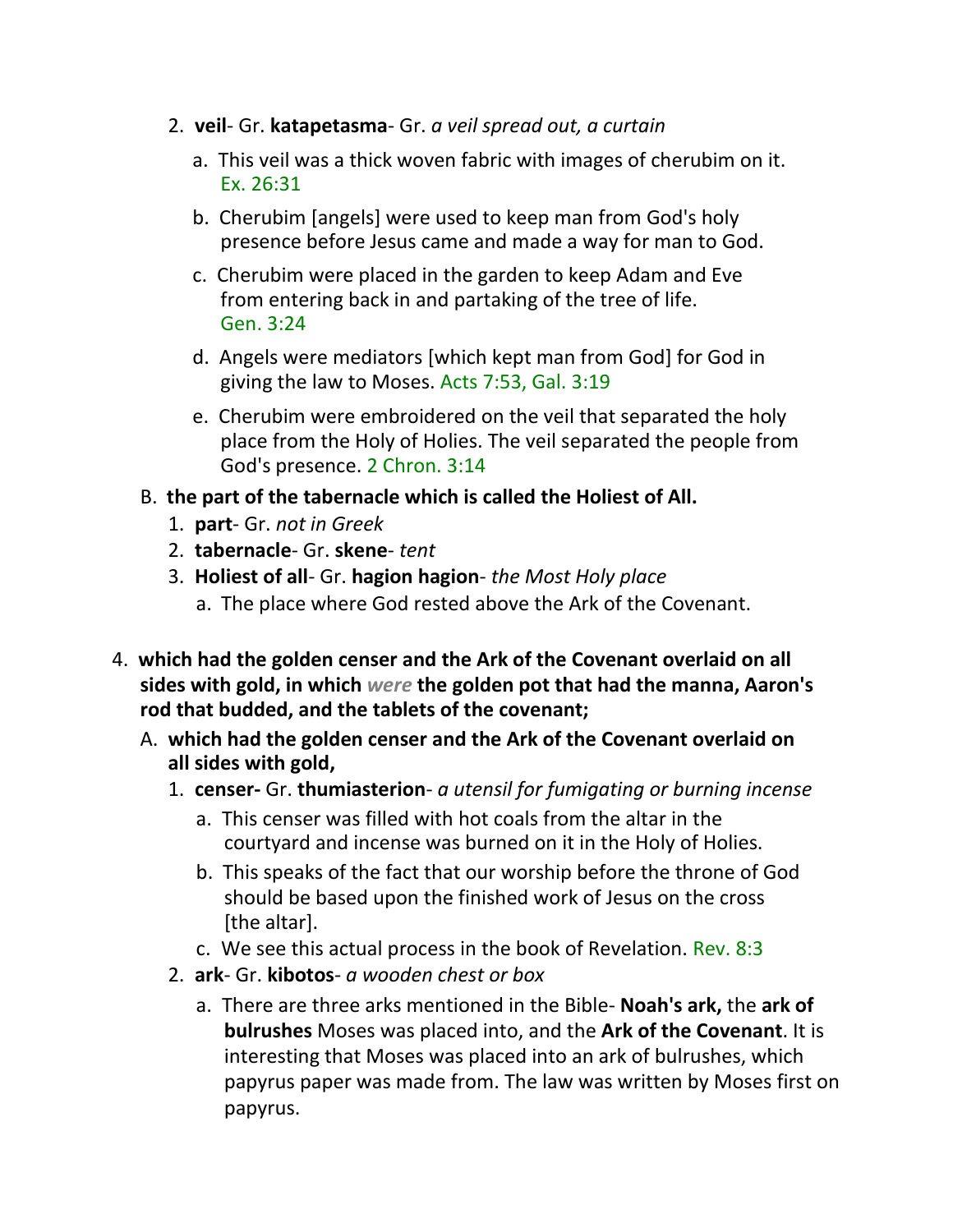- b. All three represent Jesus saving from judgment.
- c. The Ark of the Covenant was made of shittim [acacia] wood which was imperishable and overlaid with gold. This speaks of His imperishable human and divine nature. He was the God-Man. He is 100% God and 100% Man- undiluted and undiminished in both.
- 3. **overlaid on all sides** Gr. **perikalupto** *to cover all around*
	- a. Jesus was wall to wall God!
	- b. It is interesting that when the Ark was transported, in the days of the tabernacle, it was covered by the veil. Ex. 40:3 We know the veil represents the body of Jesus. Heb. 10:20 When Jesus walked around in His ministry, His glory was covered by His physical body which people looked upon.
- 4. **gold** Gr. **chrusion-** *gold plating*
	- a. Gold represents deity.

## B. **in which were the golden pot that had manna,**

- 1. **pot-** Gr. **stamnos** *an earthen jar used for wine*
	- a. It is remarkably interesting that the pot the manna, which contained the bread from heaven, was placed in was a wine pot. Here we see in the pot of manna the symbols of bread and wine, which represent Jesus' body and blood, provided for man's every need. Jesus is the bread from heaven. John 6:51
- 2. **manna** Gr. **manna** *means "what is it?*"
	- a. Manna means, what is it? Manna speaks of Jesus' body. The question that was asked when Jesus appeared on the scene in Jerusalem was, "Who is this?" Matt. 21:10

## C. **Aaron's rod that budded,**

- 1. **Aaron** Gr. *a lofty teacher*
	- a. Aaron was the first High Priest. He was a teacher. What did he teach? In his office, and his garments, and in his sacrifices, he taught of the coming Messiah! In this way he surely was a lofty teacher!
- 2. **rod-** Gr. **rhabdos** *a staff, a walking stick, a twig, rod, branch; when applied to kings- a royal sceptre*
	- a. This Greek and Hebrew words for "rod" were used of a tree branch but also a ruler's scepter. In the OT Aaron's rod that budded showed that He was God's choice for being a priest unto Him. However, this word was also used of a ruler's scepter. In this one word "rod" we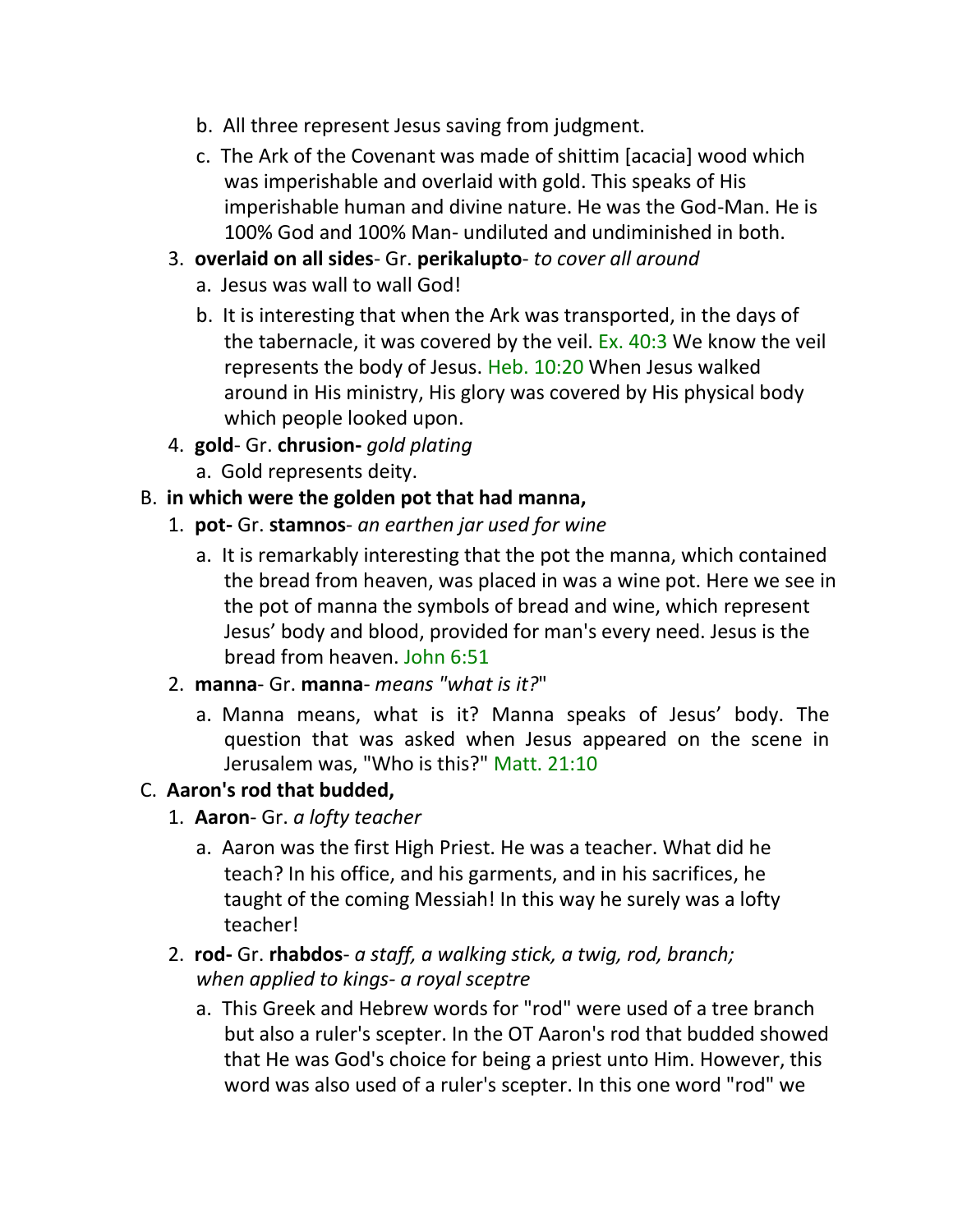see Jesus as the King-Priest. Jesus was not after the order of Aaron, but after the order of Melchizedek- the King-Priest.

- b. Jesus shall carry a rod to operate as a Priest and King. Rev. 19:15
- 3. **budded** Gr. **blastano** *to sprout, bud, put forth new leaves; to produce*
	- a. The almond branch that budded is a type of Christ. The almond tree is the first tree to bud in spring. It buds "comes to life" from dormancy [a picture of death] first and then the other trees "come alive" later. Christ was the first to be resurrected. We believers will be resurrected later. Jesus is called the Branch. Is. 11:1
	- b. The almond branch that budded was supernatural in that it was not connected to a tree. It budded only by the power of God. Jesus rising from the dead was only by the power of God! Rom. 1:4

## D. **and the tablets of the covenant**

- 1. **tablets** Gr. **plax** *a flat thing, broad tablet, plane, level surface*
	- a. These were made of stone and written with the finger of God. Deut. 10:2-5
	- b. It is interesting that when they put the ark of God into Solomon's temple, only the tables of stone were in the ark. 1 Kings 8:9, 2 Chron. 5:10 Between the time that Moses deposited the rod of Aaron and the manna pot, they were removed from the ark. The symbols of Jesus' priesthood and His sacrificial work- the bread in the wine pot were removed. The law was the only thing that remained. When you just hold to the law separate from Jesus being our High Priest and sacrifice for sin, you will surely stray into idol worship and incur God's judgment. This happened to Israel. To remove those two items the mercy seat of God had to be taken off the ark. This incurs the judgment of God. These two items may have been taken by the people of Bethshemesh who looked into the ark after it was returned from being captured by the Philistines. 1 Sam. 6:19 More than 50,000 men died because of it!
	- b. Religion has done this. It has removed God's mercy seat and removed the pot of manna [Jesus body and blood] and the rod that budded [Jesus resurrected High Priest ministry] and only look to God's law. They try to propitiate God by their own works and selfpunishments. The rejection of the person and work of Jesus will cause them to end in perdition.
	- c. Many churches today have removed the pot of manna and the rod that budded and only focus on do's and don'ts. Many churches today do not speak of what Jesus has done for them. They only teach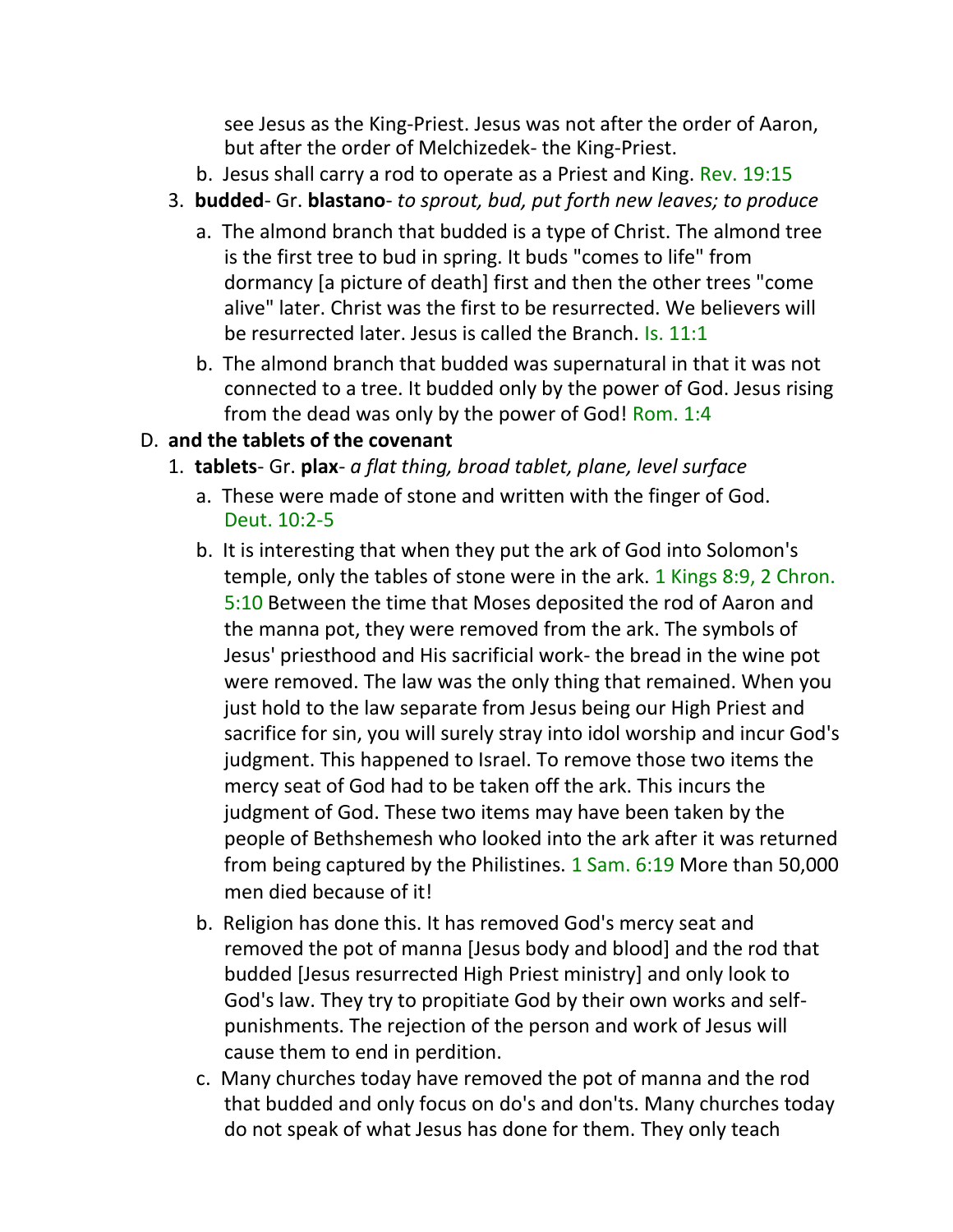leadership and success principles to make one's life as close to perfect as possible. Churches such as these will not contain or bear the glory of God and be lights to the dark world.

- d. In the new covenant God writes upon the tablets of our hearts. 2 Cor. 3:3
- 5. **and above it were the cherubim of glory overshadowing the mercy seat. Of these things we cannot now speak in detail.**
	- A. **and above it were the cherubim of glory overshadowing the mercy seat,**
		- 1. **above it** Gr. **huperano** *over on top of*
		- 2. **Cherubim of glory**
			- a. Cherubim are a class of angels that are related to God's glory. Ezek. 10, Ezek. 28:14
			- b. Cherubim have four faces- one of an eagle, one of a man, one of a lion, and one like an ox. Ezek 1:10, Ezek 10:14 It is interesting to note that Lucifer is called a cherub. Is. 28:14 Is it possible that satan has four faces as well? We know his favorite face to come to us with is like a roaring lion. 1 Peter 5:8
			- c. Satan also comes to some with the face of the ox and tells them that they must work, work, and work to gain God's favor and salvation. Satan also comes with the face of the eagle and is called the prince of the power of the air. Satan also comes to some with the face of a man and exalts the religion of humanism and evolution in which man is the most evolved animal and the answer to his own problems.
			- d. It is also interesting to note that when Mary looked into the empty tomb, an angel stood where Jesus' head was and another one stood where His feet were. John 20:12 This was the picture of the ark with the two angels with their wings overspread. Could it be that those three days in the tomb that the two angels were stationed at His head and feet- Jesus being God true Ark of the Covenant?
		- 3. **overshadowing-** Gr. **kataskiazo** *cover with shade*
		- 4. **mercy seat** Gr. **hilasterion** *relating to an appeasing or expiating, having placating or expiating force, expiatory; a means of appeasing or expiating, a propitiation; used of the cover of the ark of the covenant in the Holy of Holies, which was sprinkled with the blood of the expiatory victim on the annual day of atonement (this rite signifying that the life of the people, the loss of which they had merited by their sins, was*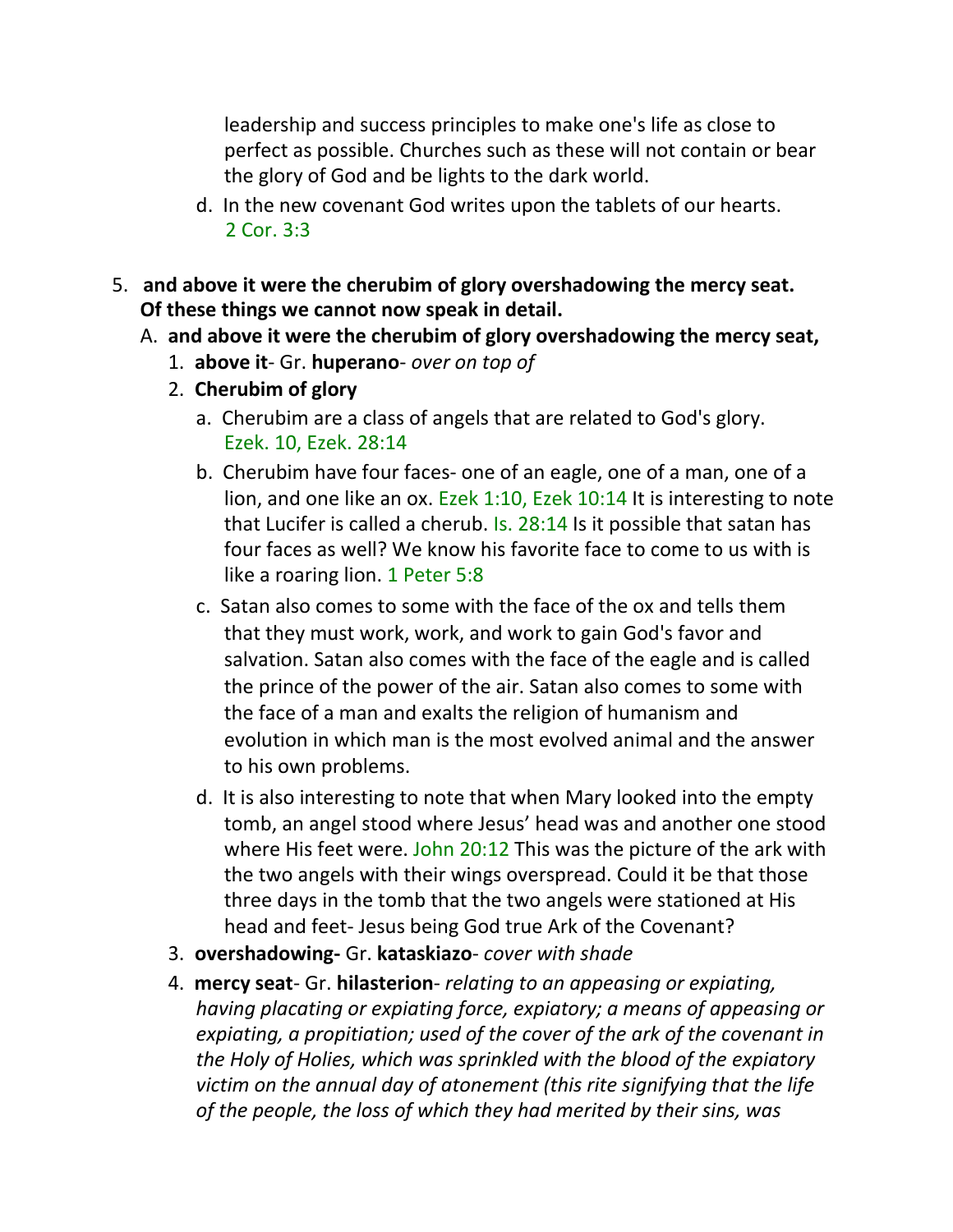*offered to God in the blood as the life of the victim, and that God by this ceremony was appeased and their sins expiated); hence the lid of expiation, the propitiatory*

- B. **of these things we cannot now speak in detail.**
	- 1. **detail-** Gr. **kata meros** *according to its parts*
- 6. **Now when these things had been thus prepared, the priests always went into the first part of the tabernacle, performing** *the services.*

## A. **Now when these things had been thus prepared,**

- 1. **prepared-** Gr. **kataskeuazo** *to furnish, equip, prepare, make ready of*
- 2. *builders, to construct, erect, with the included idea of adorning and equipping with all things necessary*
- B. **the priests always went into the first part of the tabernacle,**
	- 1. **always** Gr. **diapantos** *constantly, always, continually*
	- 2. **went** Gr. **eiseimi**
	- 3. **first part**
		- a. The Holy Place
	- 4. **tabernacle** Gr. **skene**
- C. **performing the services**
	- 1. **performing** Gr. **epiteleo** *to bring to an end, accomplish, perfect, execute, complete*
	- 2. **services-** Gr. **latreia** *the service and worship of God according to the requirements of the Levitical law*
		- a. The daily services included the burning the incense at the morning and evening sacrifice, dressing the lamps, removing the old show-bread and laying down the new, and sprinkling the blood of the sin-offerings before the veil. Exo 27:21, Exo 30:7-8, Lev. 4:6
		- b. Zachariah was in the holy place burning incense when the angel appeared to him and announced the birth of John.
		- c. In the new covenant, ministers are to constantly offer up prayer and praise [as seen in the table of incense] and give themselves to the ministry of the revealed Word [as seen in the table of shewbread and lampstand] Acts 6:4
- 7. **But into the second part the high priest** *went* **alone once a year, not without blood, which he offered for himself and** *for* **the people's sins** *committed* **in ignorance;**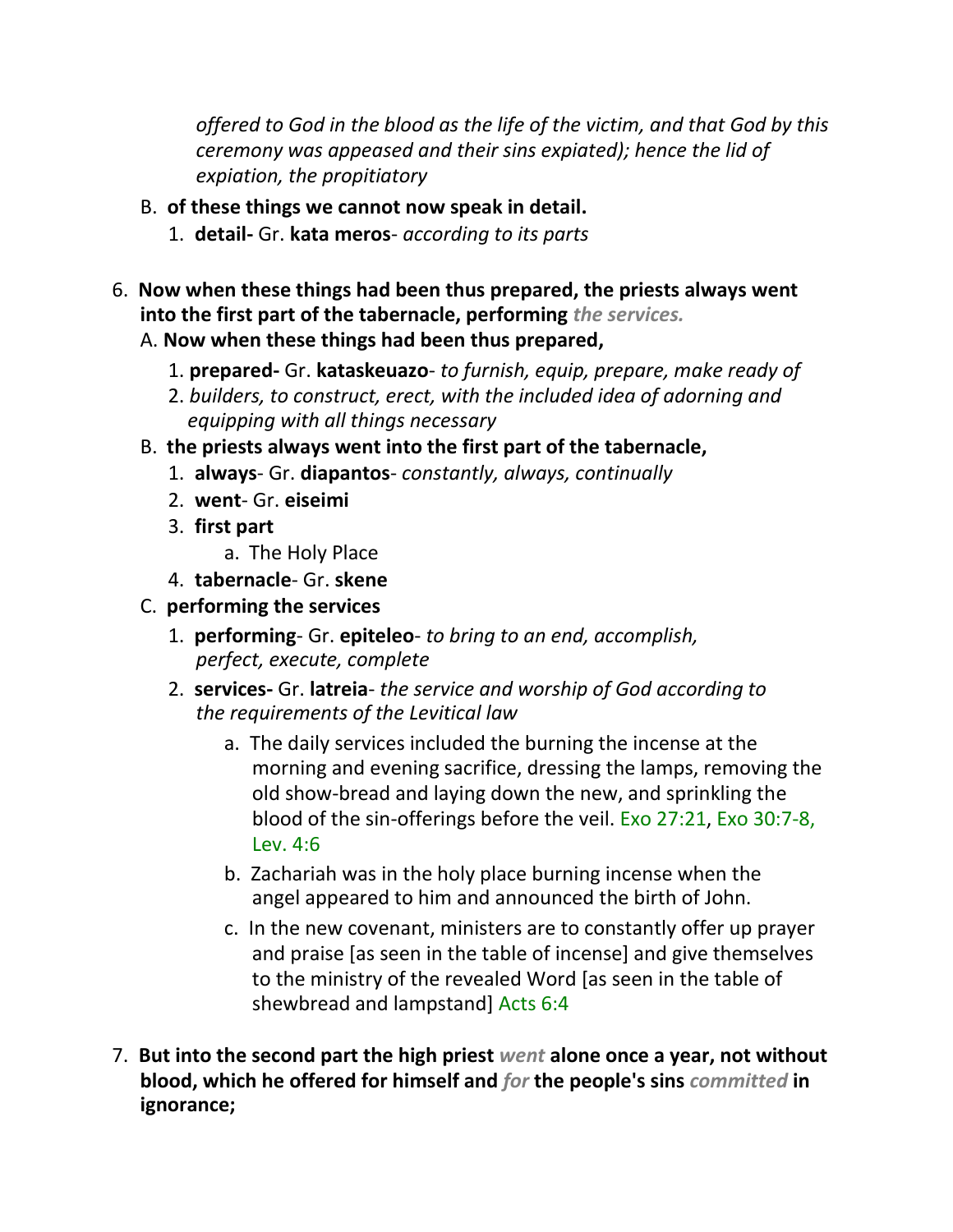### A. **But into the second part the high priest went alone once a year,**

## 1. **second part**

- a. The Holy of Holies
- 2. **alone** Gr. **monos**

### 3. **once a year**

- a. On the Day of Atonement, the tenth month of Tishri [the seventh month]. Ex. 30:10
- b. On this day, the High Priest entered in, three times, into the Holy of Holies. First, he went in and burned incense. The second time, he came in with the blood of a bull that was for his and his family's sin. The third time was with the blood of the goat for the sins of the people. Three is the number of redemption!
- c. On the Day of Atonement one goat was killed and its blood was taken and sprinkled on the mercy seat. Another goat was called the scapegoat, which bore all the sins of Israel and was sent away into the wilderness. Jesus is typified in both goats. His blood was put on the Heavenly Mercy Seat as a sin offering and He as the scapegoat was sent away to the lower parts of the earth bearing away our sins.

## B. **not without blood,**

1. **blood**- Gr. **aima**

# C. **which he offered for himself and the people's sins committed in ignorance**

1. **offered**- Gr. **prosphero-** *to bring to, lead to, bring a present or a thing, to reach or hand a thing to one*

## 2. **for himself**

- a. The High Priest would have to first atone for their own sins and then those of the people. However, Jesus had no need to atone for His own sin because He had none! Heb. 7:27
- 3. **people** Gr. **laos-** *covenant people*
- 4. **sins of ignorance-** Gr. **agnoema** *a sin committed through ignorance or thoughtlessness, oversight*
	- a. The atonement on the Day of Atonement was not for willful sins but for those committed in ignorance. When someone sinned willfully, they had to bring their sacrificial animal to the temple and atonement was made for it right then.
	- b. Jesus' sacrifice was greater than any OT sacrifice. It took many types of sacrifices to show what Jesus did in His onetime sacrifice of Himself! Not only did Jesus die for our sins of ignorance one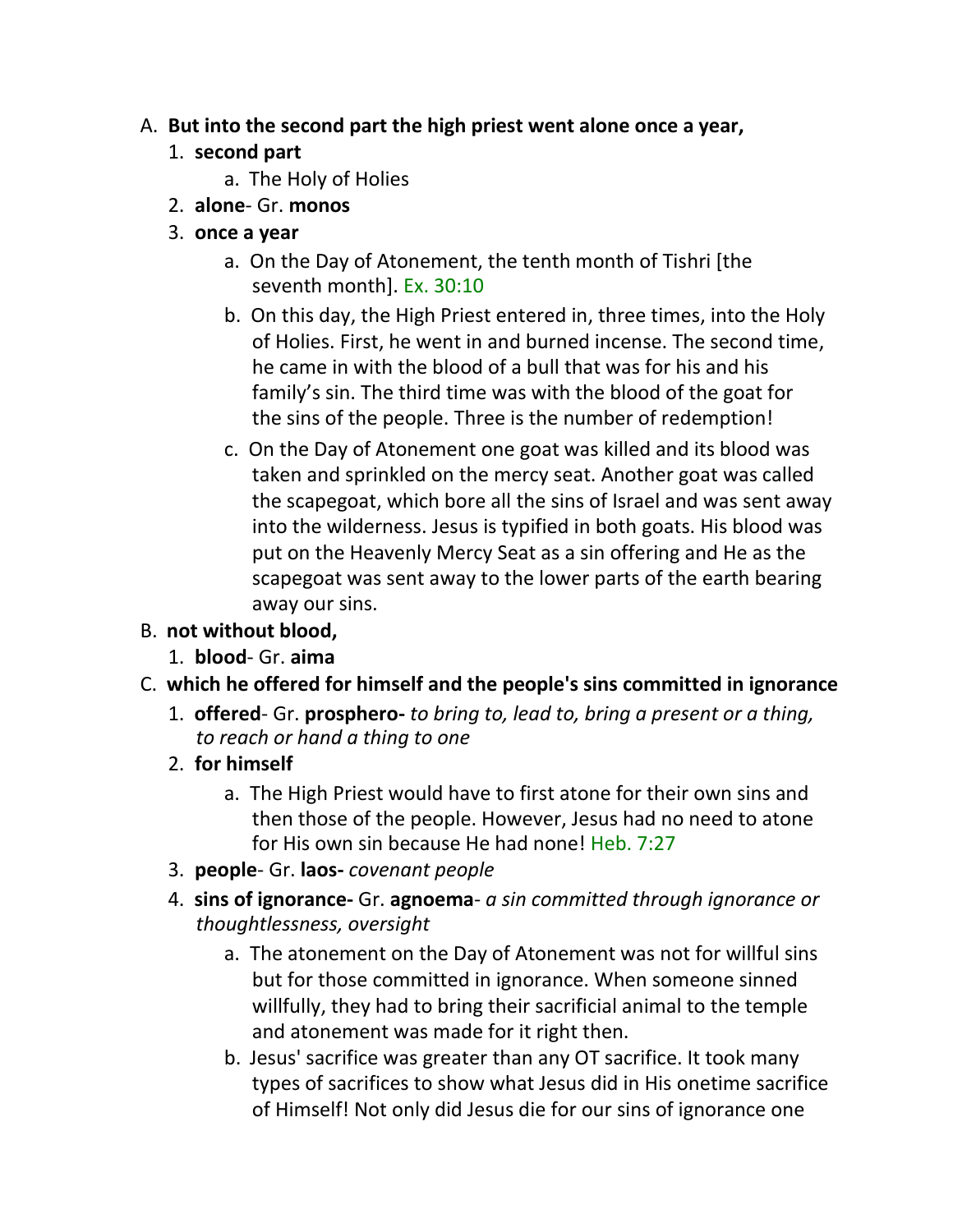time but also died for all our willful sins as well. Every type of sin past, present, and future were not only atoned for by Jesus' death, but they were purged and removed from us and cast behind God's back into the sea of forgetfulness, as far as the east from the west, and He will never remember them anymore!

- 8. **The Holy Spirit indicating this, that the way into the Holiest of All was not yet made manifest while the first tabernacle was still standing.**
	- A. **the Holy Spirit indicating this,**
		- 1. **Holy Spirit**
			- a. The Holy Spirit beckons us to follow God's voice right into His presence. Heb. 3:7
			- b. The Holy Spirit makes it clear to us that the way to God is through Jesus and His blood. Heb. 9:8
		- 2. **indicating** Gr. **deloo** *to make manifest to make known by relating, to declare, to give one to understand, to indicate, signify*
	- B. **that the way into the Holiest of All was not yet made manifest while the first tabernacle was still standing.**
		- 1. **way** Gr. **hodos** *a way, a travelled way, road*
			- a. We have a new and living way to the Father through the offering of the flesh of Jesus! Heb. 10:20
			- b. Jesus is THE WAY to God. John 14:6 There are no other ways! Acts 4:12
		- 2. **Holiest of All** *The Holy of Holies where the Ark of the Covenant sat*
		- 3. **manifest** Gr. **phaneroo-** *to make clear, to bring to light*
		- 4. **first tabernacle** Gr. **protos skene**
			- a. This is not talking about the tabernacle as a whole. If there were a first tabernacle, then there would be a second one and there was not. The tabernacle was superseded by the temple.
			- b. In this section the writer is discussing the **two different parts of the tabernacle**. This verse is talking about the first section of the tabernacle which was called the holy place. As long as there was a veil separating man from God, then there was no path cleared for man to get to God.
			- c. Through the shed blood of Jesus for us and by our faith in Christ we NOW have access to the Father by Him. Eph. 2:18
		- 5. **was still standing** Gr. **stasis**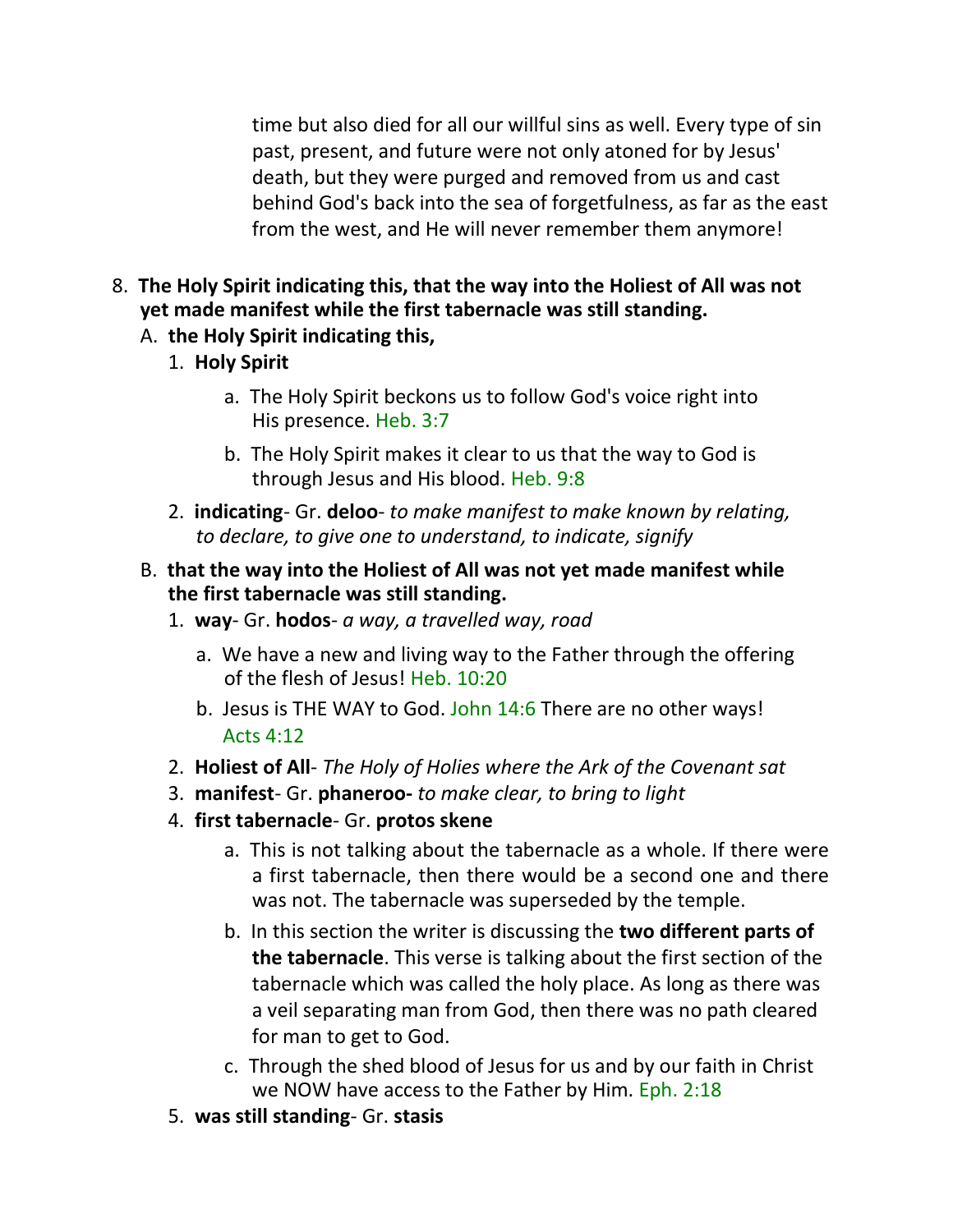- a. When Jesus died, the veil that separated the first part of the tabernacle and the second part, was torn in two from top to bottom and there was no obstruction any longer for man to approach God! Matt. 27:51 There was no separation from the first and the second part.
- b. The tense for the word "was" here is not past tense in the Greek. It is in the **present tense**. It should be translated, "while the first tabernacle is still standing". The temple was still functioning at the time of this writing. This is what was such a strong pull for these early Jewish Christians. They could look at the temple, and the High Priest, and the sacrifices, and they seemed much more desirable to the flesh than living by faith in Christ as its fulfillment. Ritual is much more comfortable to the flesh than walking by faith. However, it is deadly to our relationship with God.
- c. The writer of Hebrews wanted the Hebrews to understand by the Holy Spirit, that in the OT tabernacle/temple set up there is a barrier between men and God as seen by the veil separating the first and second part of the sanctuary. However, Jesus' body is what that veil represents, and it was rent when He died, thus making a clear way for man to approach God. It was not just one man, once a year, that could approach God, but all of mankind could now approach God anytime they wanted to as long as they come by faith, in Christ and His finished work.

### 10. **concerned only with foods and drinks, various washings, and fleshly ordinances imposed until the time of reformation.**

- A. **concerned only with foods and drinks,**
	- 1. **concerned only** Gr. **monon**
		- a. The commands and rituals of the OT were merely outward observances and forms that were to teach of spiritual things.
		- b. The OT law was outward commands that would expose the heart, but they could not change the heart.
		- c. The new covenant was about a heart change that would affect the outward life. The heart change was in the spirit and it takes revelation and faith to see transformation come from the spirit to the soul and body.
		- d. Paul's letters were divided into two sections. The first section of his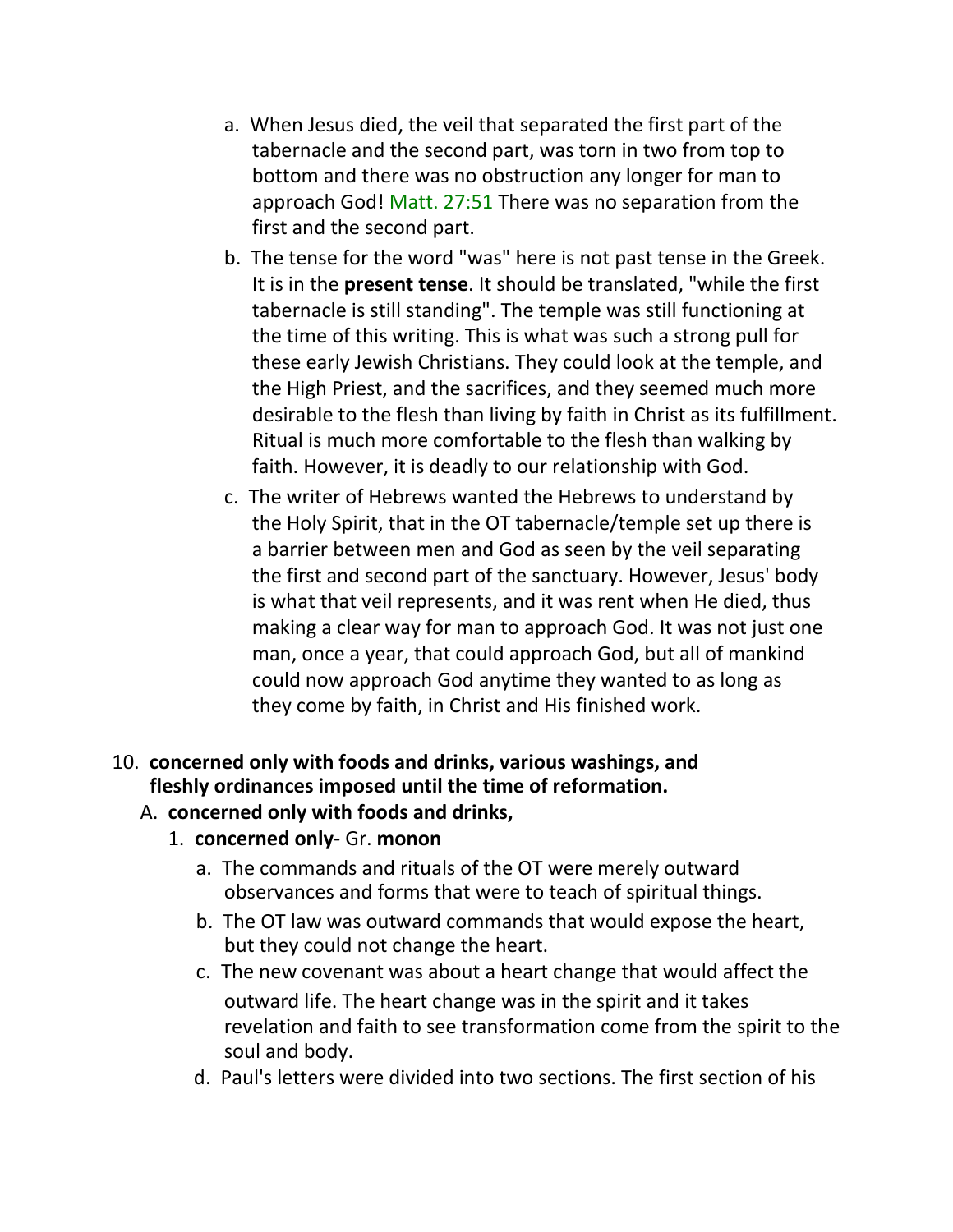letters reveal what happened to our heart in the new birth. The second section is about how to draw upon that new heart to live a new life outwardly.

- 2. **foods** Gr. **broma**
- 3. **drinks** Gr. **poma**
	- a. It is good that our inward being be established with grace, and not with [the attempt to do it with] food and drink [ceremonial observances]. Heb. 13:9
- B. **various washings,**
	- 1. **washings-** Gr. **baptismos**
- C. **and fleshly ordinances imposed until the time of reformation**
	- 1. **fleshly ordinances** Gr. **dikaioma sarx righteous ordinances of the flesh** 
		- a. Saul of Tarsus had his outward act together. He said according to the righteousness [all outward in the flesh] of the law, he was blameless. This means that no other person looking at him could find fault with what he was doing. However, God could look at his perverted heart and see the chief of sinners.
	- 2. **imposed** Gr. **epikeimai-** *to lie upon or over, rest upon, be laid or placed upon, metaphorically of men, to press upon, to be urgent*
		- a. The righteous commands of the OT law were imposed upon people's flesh. Their heart did not want to keep the law. They were made to conform outwardly or be punished or fail to receive blessing. It did nothing to change their heart. The goal of the law was to show people that their heart was wrong and that only God could change their heart for them. Ezek. 18:31
		- b. In the new covenant God does a heart transplant. Ezek. 36:25-27 Our new heart wants to do the will of God. Our flesh does not, but our new heart does. Renewing our mind to who we are in the spirit and walking by faith in it will release the power of our new being to live out God's will, which is the desire of our new heart.
		- c. The goal of raising children is not that they merely conform to a set of rules. They need to have their heart changed first in the new birth, and then by the renewing of their minds to who they are in Christ. Often, if rules are imposed on children without reaching their heart, they will rebel as soon as the constrictions are removed.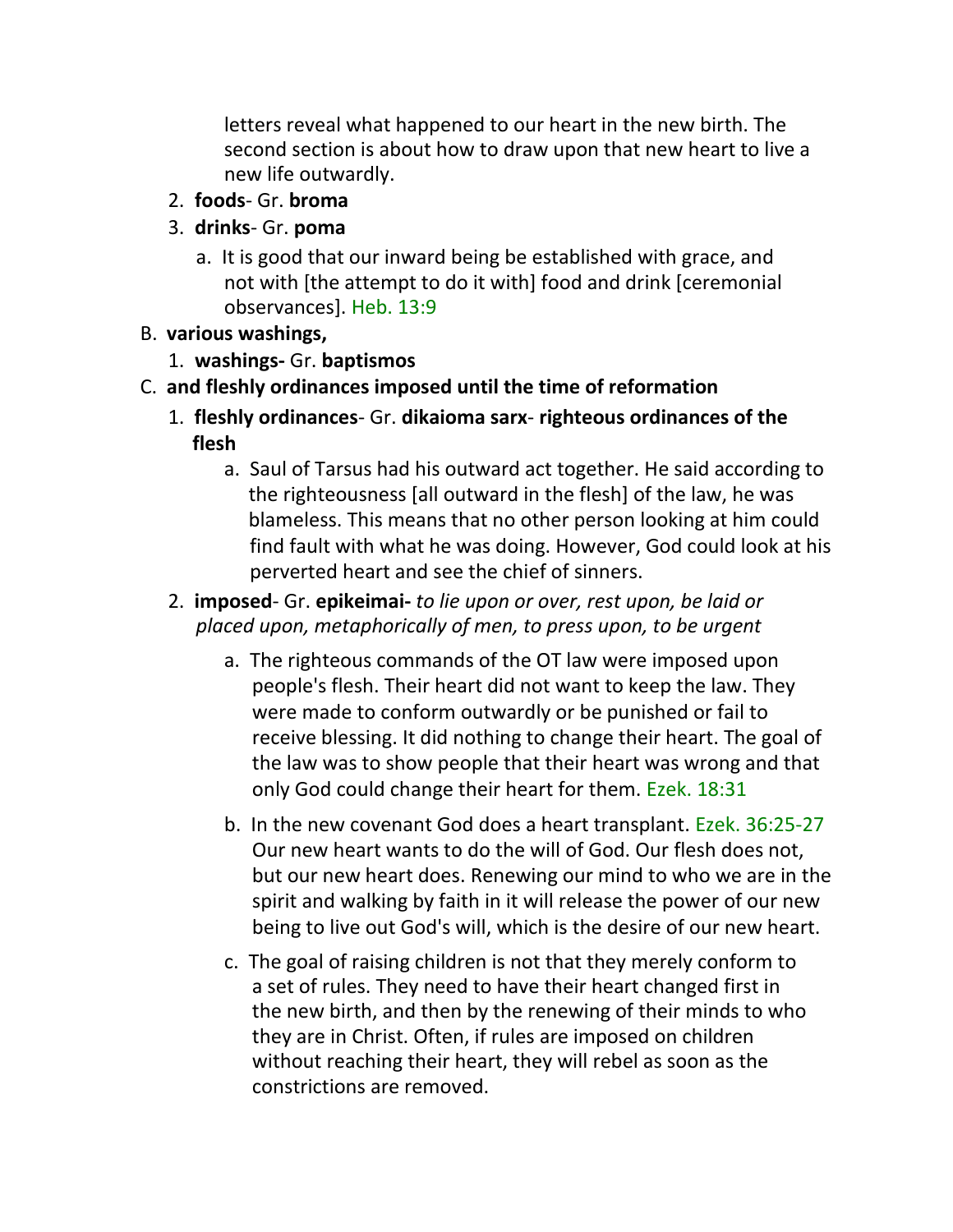- d. Those that start receiving the message of grace and understand that God is not imposing rules on them, will sometimes swing into the flesh trying to experience freedom. Gal. 5:13 However, if they will keep yielding to the new covenant message and fellowship with the Holy Spirit, they will start living out of their new creation instead of their flesh and experience true freedom. Gal. 5:17, 21
- 3. **time** Gr. **kairos** *opportune or seasonable time, the right time* 1. Gal. 4:4-5
- 4. **reformation** Gr. **diorthosis** *in a physical sense, a making straight, restoring to its natural and normal condition something which in some way protrudes or has got out of line, as broken or misshapen limbs; of acts and institutions, reformation, generally, amendment, correction, right treatment, recension, revised edition of a work*
	- a. In the new covenant, God gives the right treatment to the condition of man, which is, a heart transplant! It is a revised edition of His work under the law, which was merely cosmetic surgery!
	- b. The old covenant was a reformation of behavior. In the new covenant of grace, God does not just correct our actions, but He corrects our heart and mind! The new covenant is a reformation of the heart!
- 11. **But Christ came** *as* **High Priest of the good things to come, with the greater and more perfect tabernacle not made with hands, that is, not of this creation.**
	- A. **But Christ came as High Priest of the good things to come,**
		- 1. **Christ** Gr. **christos-** *the anointed one*
		- 2. **came** Gr. **paraginomai** *to be present, to come near, approach, to come forth, make one's public appearance, come on the scene*
		- 3. **High Priest**
			- a. This was after the order of Melchizedek not Aaron.
		- 4. **good things** Gr. **agathos** *divine good*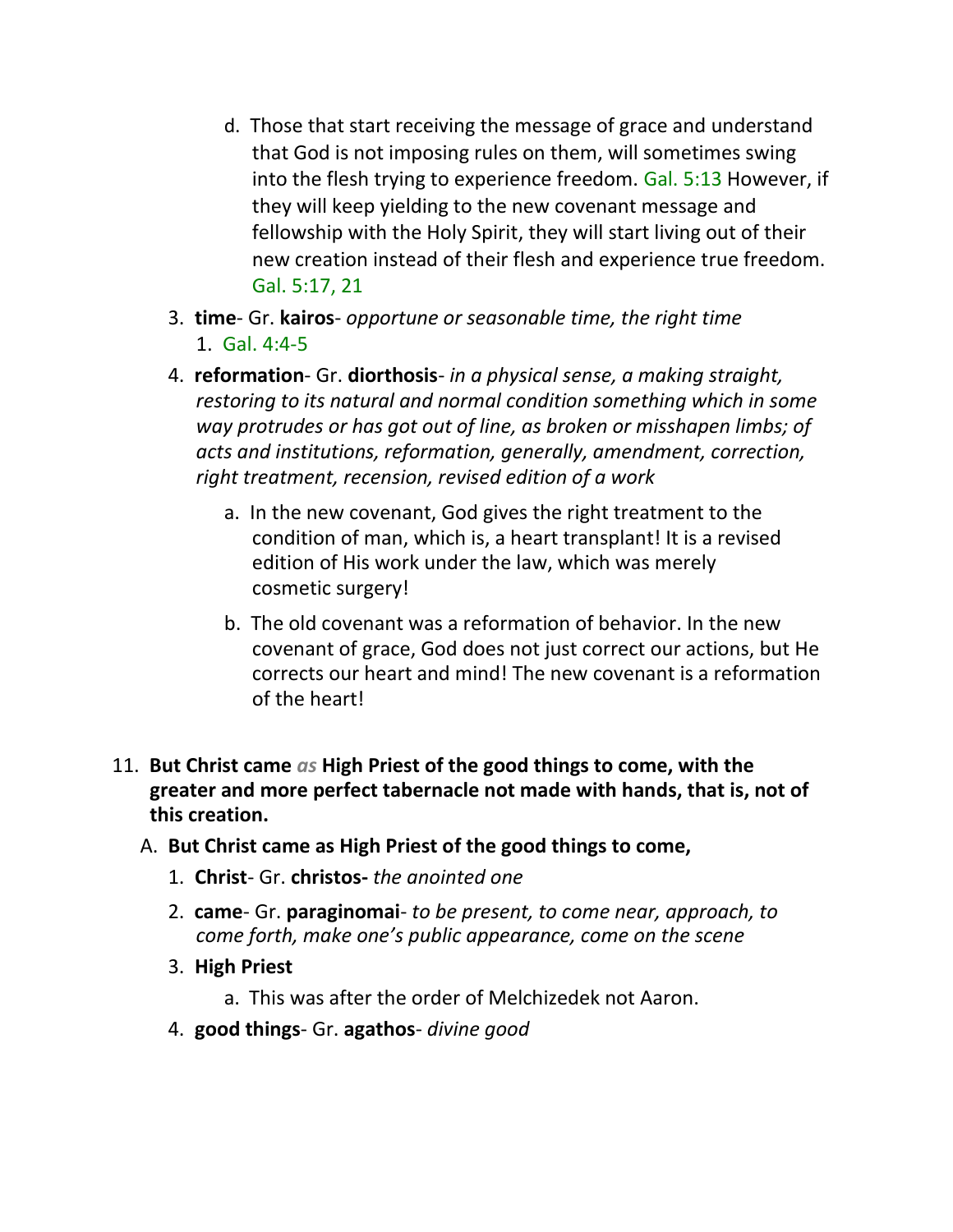- a. The gospel is the tidings of good things! Rom. 10:15
- 5. **to come** Gr. **mello-** *about to be, coming*
	- a. These good things to come, were coming after the dispensation of the law.
	- b. Also, no matter how good things are here in this life, things are going to be better in the next! God never serves the best first!

#### B. **with the greater and more perfect tabernacle not made with hands,**

- 1. **greater-** Gr. **meizon** *greater, stronger*
- 2. **more perfect** Gr. **teleios-** *brought to its end, finished, wanting nothing necessary to completeness, perfect*
- 3. **tabernacle** Gr. **skene**
	- a. This is first and foremost fulfilled in the body of Jesus Christ. Jesus is the tabernacle of God. The tabernacle of the OT represented Jesus in every detail. The body is referred to as a tabernacle. 2 Pet. 1:13-14
	- b. Next, this finds fulfillment in the true tabernacle in heaven, in which the one made on earth is but a replica.

### 4. **not made with hands**

- a. The body of Jesus was not made by hands
- b. The tabernacle was not made by hands
- c. God made both

#### C. **that is,**

### D. **not of this creation**

- 1. **creation** Gr. **ktisis**
	- a. The tabernacle in heaven is not of this creation.
- 12. **Not with the blood of goats and calves, but with His own blood He entered the Most Holy Place once for all, having obtained eternal redemption.**

#### A. **Not with the blood of goats and calves**

- 1. **blood-** Gr. **aima**
- 2. **goats and calves** Gr. **tragos/moschos**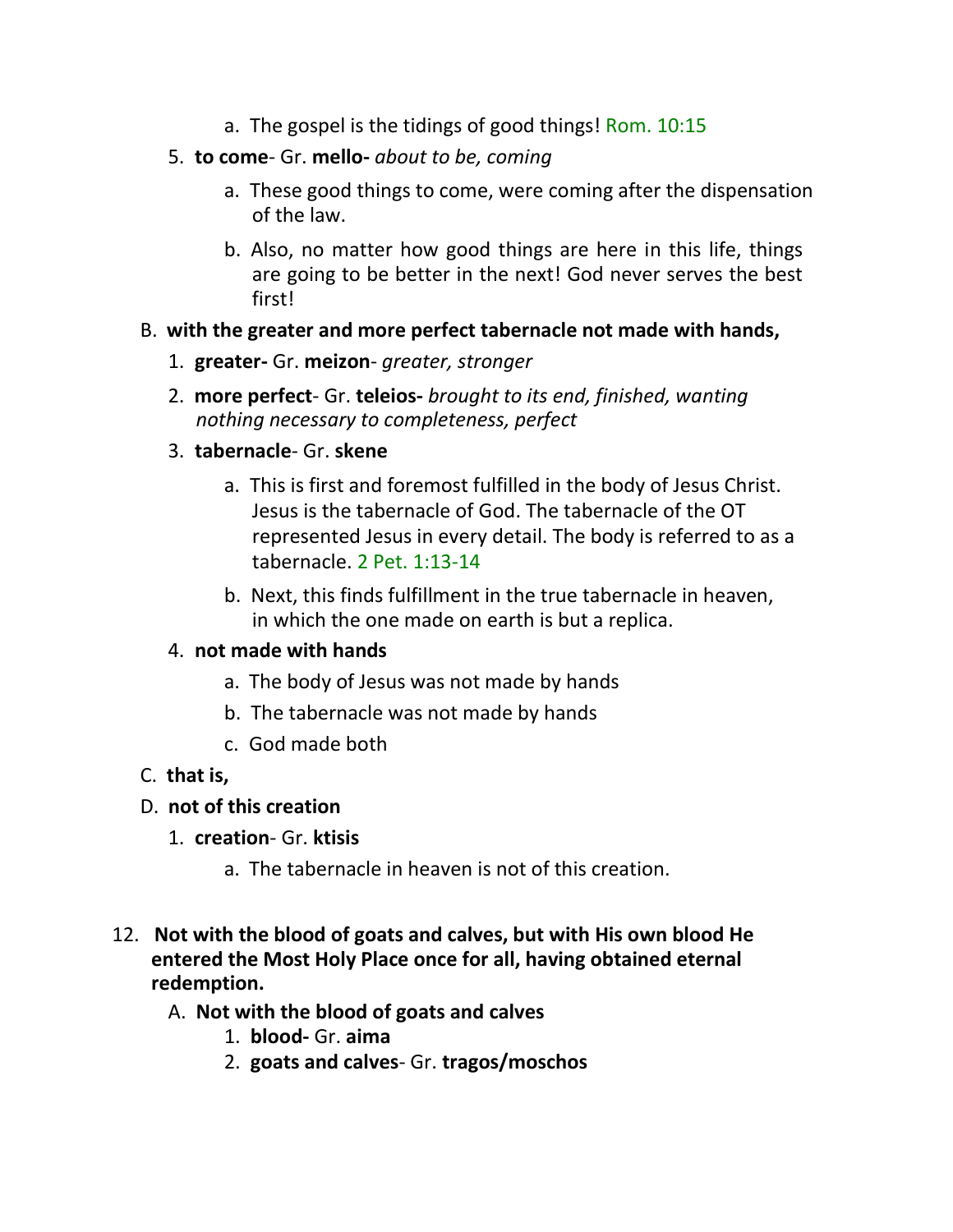- a. Both calves and goats were used in sacrifice on the Day of Atonement. Calves - Lev 16:3, Lev 16:11; Goats - Lev 16:9, Lev 16:15
- b. The calf with its fat represents the excellencies of Jesus offered up to God in our behalf. The goat speaks of Jesus becoming sin for us and bearing our sins.

### B. **but with His own blood He entered the Most Holy Place once for all**

## 1. **His own blood**

- a. Not only is Jesus our High Priest but is also the sacrifice He offered. He offered Himself!
- 2. **entered-** Gr. **eiserchomai** *enter into*
- 3. **Most Holy Place**
	- a. This is the Holy of Holies in heaven, not the earthly temple.
- 4. **once for all**
	- a. Unlike the OT sacrifices, Jesus was only offered up one time for all time, for all of the sins of all mankind [Jews and Gentiles] past, present, and future. Heb 9:26, Heb 9:28, Heb 10:10, Heb. 10:14
	- b. This is why Jesus, our High Priest, is seated in heaven. His work of redemption is done. He now operates in an intercessory role.

# C. **having obtained eternal redemption**

- 1. **obtained** Gr. **heurisko-** *to find*
	- a. The ransom price for man's sin could not be found among men, until Jesus became a man, and died on the cross.

At the cross eternal redemption was found for mankind.

- b. Today, multitudes are searching for redemption, for their sins, in empty religions. However, redemption is found only in one name - Jesus Christ. John 14:6, Acts 4:12
- 2. **eternal** Gr. **aionios-** *without beginning and end, that which always has been and always will be*
- 3. **redemption** Gr. **lutrosis-** *a ransoming, redemption; deliverance, especially from the penalty of sin*
	- a. The offerings of calves and goats could only cover sins for one year. However, the blood of Jesus purged and removed our sins forever! The price for our sin and sins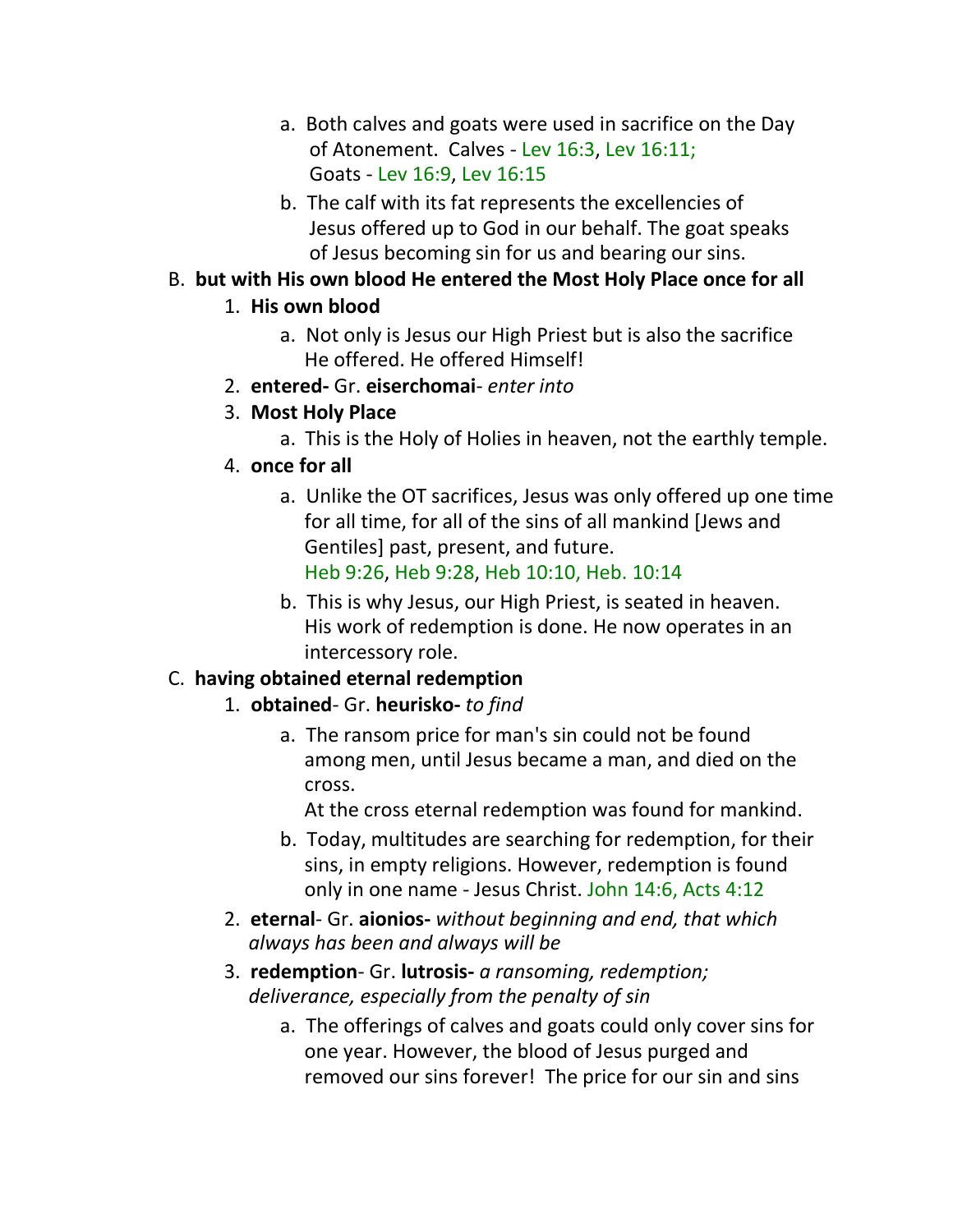have been paid forever! We have forever to praise and thank our Savior for what He has done!

- 13. **For if the blood of bulls and goats and the ashes of a heifer, sprinkling the unclean, sanctifies for the purifying of the flesh,**
	- A. **For if the blood of bulls and goats and the ashes of a heifer,**
		- 1. **blood of bulls and goats**
			- a. Again, offered on the great Day of Atonement.
		- 2. **ashes** Gr. **spodos**
		- 3. **heifer** Gr. **damalis**
			- a. This is referring to the ashes of the red heifer. Numbers 9:2-10 The red heifer was to be sacrificed and its ashes to be mixed with water and sprinkled onto those who had been defiled. Once sprinkled, the defiled one was ceremonially clean.
			- b. The color "red" represents the blood of Christ.
			- c. The heifer was sacrificed, and the fat was burnt on the altar. The fat represents the excellencies of Christ.
			- d. As the heifer was burning on the altar the priest threw into the fire, cedar wood, scarlet, and hyssop. This cedar wood represents the cross Jesus died on, the scarlet represents the blood that He shed, and the hyssop represents faith needed to appropriate forgiveness.
			- e. Jewish history tells us that there were only six red heifers sacrificed up until the time of Jesus. The ashes of the burnt heifers lasted a long time! Guess who the final Red Heifer was? It is Jesus! He was the seventh and final Red Heifer sacrificed for us to cleanse us from all defilement forever! Seven speaks of completion and perfection.

## B. **sprinkling the unclean,**

- 1. **sprinkling** Gr. **rhantizo**
- 2. **unclean** Gr. **koinoo** *to make common; to make (Levitically) unclean, render unhallowed, defile, profane, to declare or count unclean*
- C. **sanctifies for the purifying of the flesh**
	- 1. **sanctifies** Gr. **hagiazo** *to render or acknowledge, or to be venerable or hallow; to separate from profane things and dedicate to God; to purify*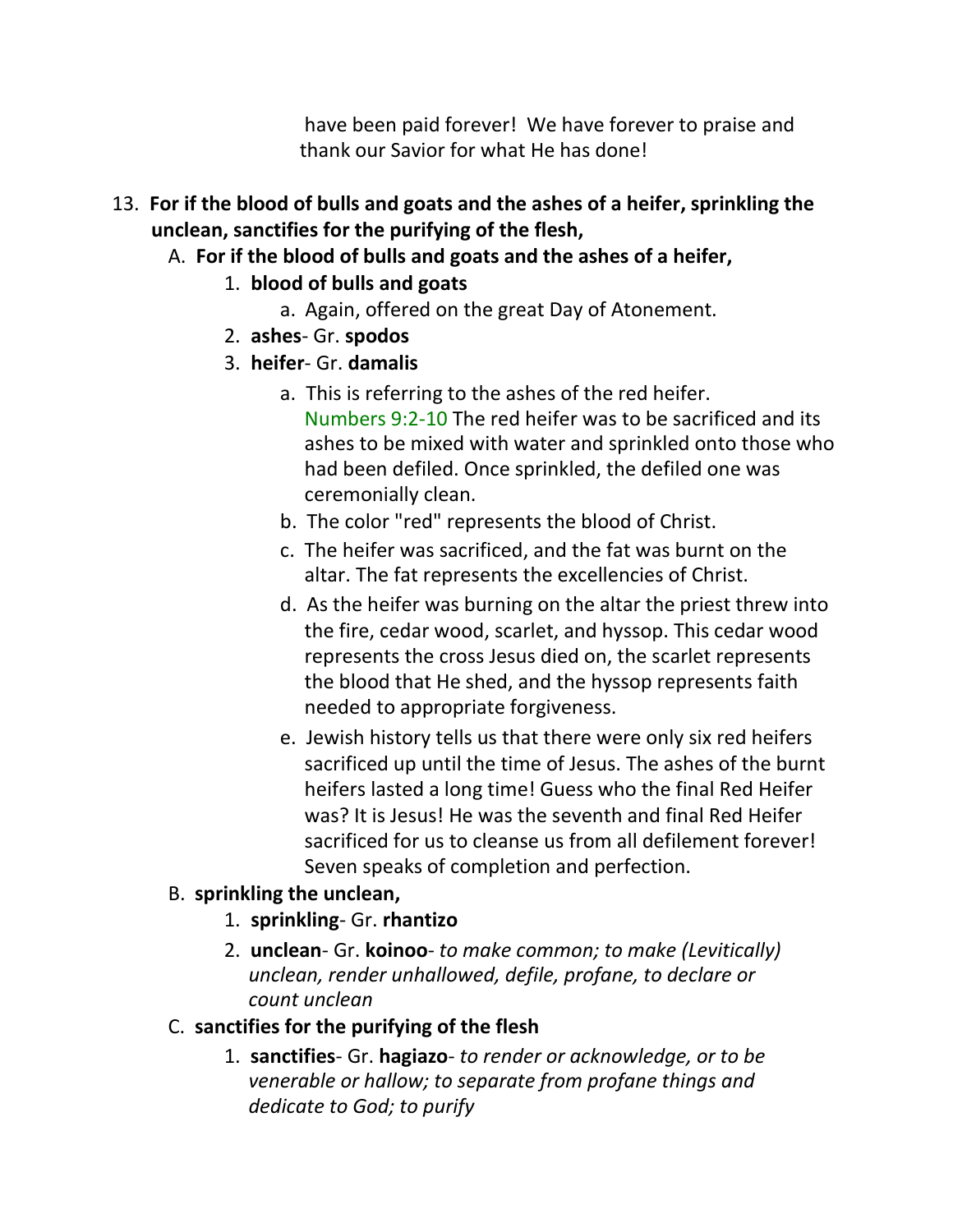- 2. **purifying** Gr. **katharotes-** *cleanness, purity*
- 3. **of the flesh**
	- a. Merely a proclamation of external cleansing. The heart of nature of man was not touched by this ritual.
	- b. Jesus' sacrifice and His sprinkling purifies our heart. Acts 15:9, 1 Pet. 1:2
- 14. **how much more shall the blood of Christ, who through the eternal Spirit offered Himself without spot to God, cleanse your conscience from dead works to serve the living God?**

## A. **How much more shall the blood of Christ,**

- 1. **much more**
	- a. Jesus offers much more than the law
	- b. What Jesus did was much more than what Adam did in sinning.
- 2. **blood of Christ**
	- a. The blood of Christ is the blood of God. Jesus got His blood from His Father God, not Mary. The church was purchased with the blood of God. Acts 20:28

## B. **who through the eternal Spirit offered Himself without spot to God,**

## 1. **eternal Spirit**

a. Jesus offered up Himself and was raised again through the eternal Spirit. 1 Peter 3:18 Jesus gave Himself as an eternal sacrifice. This is how, all sins, from all time periods were placed upon Christ. It was done through the eternal Spirit. This is how Jesus could save us forever.

## 2. **offered Himself**

- a. Again, Jesus as our High Priest, offered Himself as a sacrifice. He rose again from the dead to oversee and assure the benefits of that sacrifice for all who believe!
- 3. **without spot** Gr. **amomos** *morally: without blemish, faultless, unblameable*
	- a. 1 Pet. 1:19

## 4. **to God**

a. The sacrifice of Jesus was given to pay the debt to God's justice. It was not paid to the devil in order for him to free us!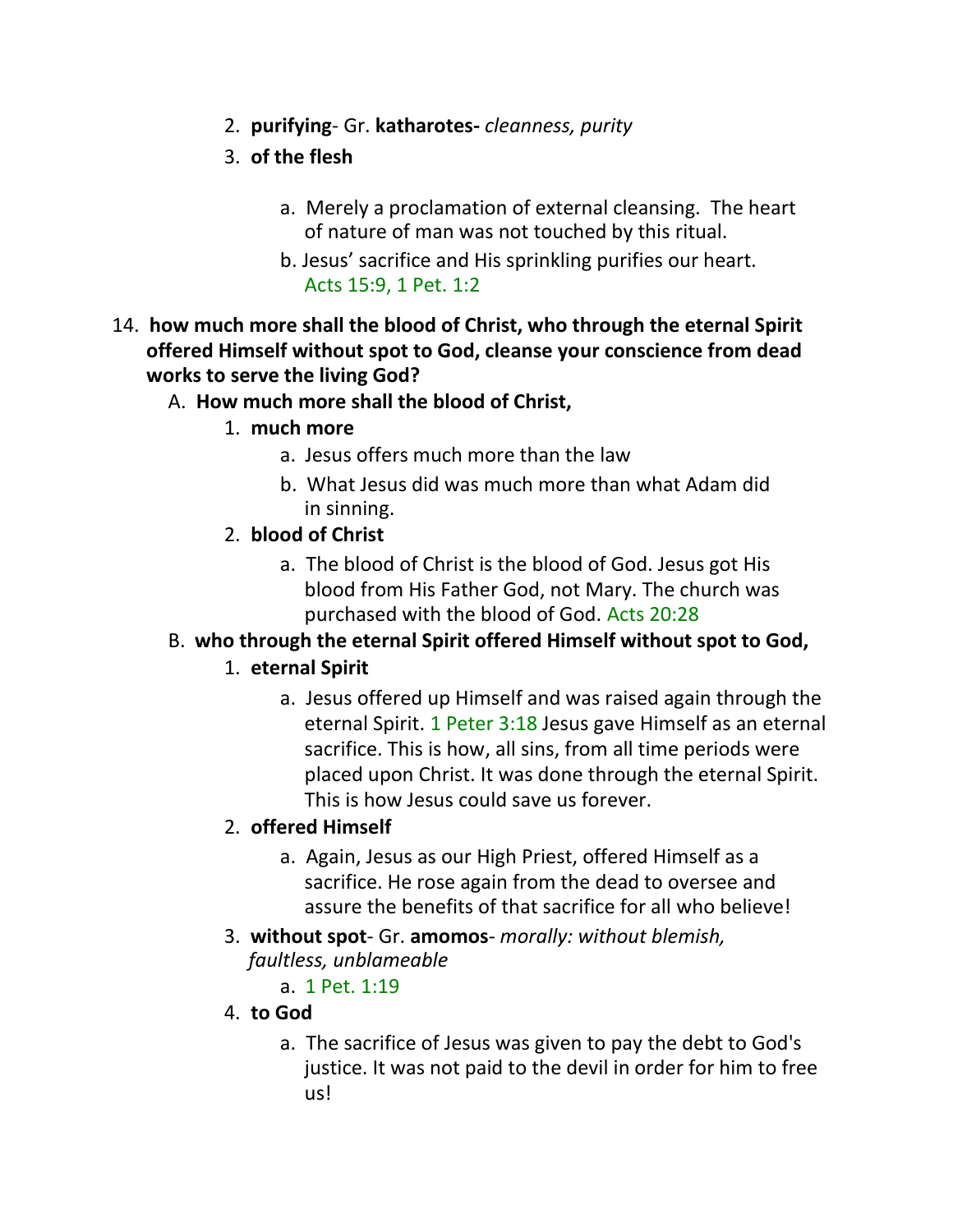#### C. **cleanse your conscience from dead works to serve the living God.**

- 1. **cleanse** Gr. *to make clean, cleanse, to free from defilement of sin and from faults*
- 2. **conscience** Gr. **suneidesis-** *to know jointly with*
	- a. The conscience is a voice of the heart. It came from the partaking of the tree of knowledge of good and evil. The conscience can become defiled. 1 Cor. 8:7, Titus 1:15
	- b. The blood of bulls and goats and the sprinkling of ashes of the heifer could not change or purify the heart. It could only reach to the natural flesh. The OT Jews who offered up sacrifices, never broke free from their nagging conscience that they were guilty and sinners. Heb. 10:2 The blood of Jesus reaches to the heart and purifies it when we believe upon what Jesus has done. When we accept, by faith, the sacrifice of Jesus, we can be free from a bad conscience of being guilty and of being a sinner. Heb. 10:22 Our heart can sing and be free!

### 3. **dead works**- Gr. **nekros ergon**

- a. Dead works are works done separated from the life and power of God.
- b. A Christian is called to good works and works of faith. These are works that come from the power of the Holy Spirit.
- c. A Christian cannot begin to grow until he understands the difference between dead religious works and works of faith. Heb. 6:1
- 4. **serve-** Gr. **latreuo** *to perform sacred service*
	- a. Christians are priests who serve God and offer spiritual sacrifices to Him. 1 Thess. 1:9 These include walking in love [Eph. 5:1-2], praise and thanksgiving [Heb. 13:15], presenting our bodies to God [Rom. 12:1] and giving financially [Phil. 4:18].

### 5. **living God**- Gr. **zao theos**

a. The gentiles served dead idols. We serve the living God.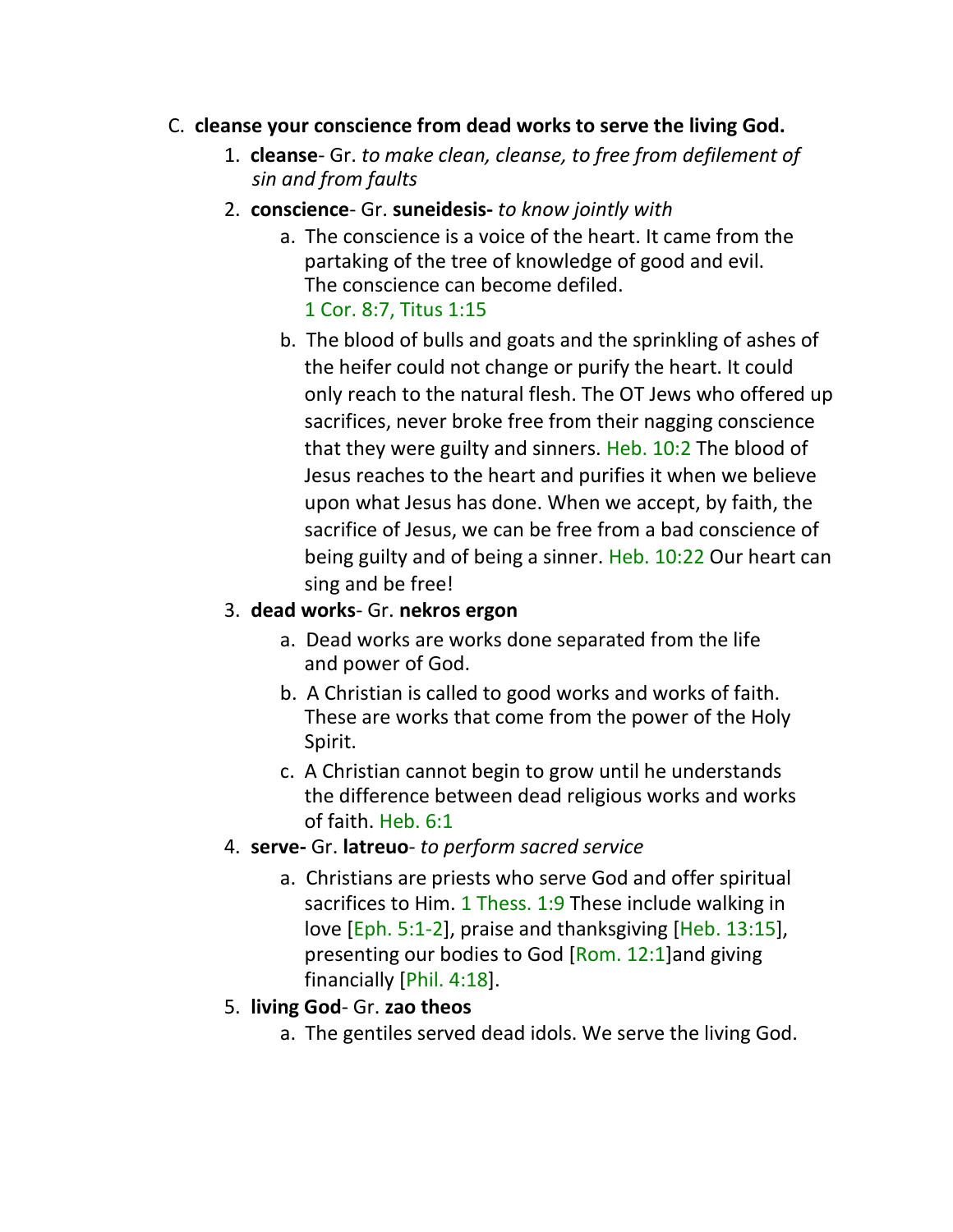- 15. **And for this reason He is the Mediator of the new covenant, by means of death, for the redemption of the transgressions under the first covenant, that those who are called may receive the promise of the eternal inheritance.**
	- A. **And for this reason He is the Mediator of the new covenant,**
		- 1. **for this reason**
			- a. To cleanse our conscience from dead works
		- 2**. Mediator** Gr. **mesites**
			- a. Again, Jesus is the mediator for man being a man, and a mediator for God being God. Heb 8:6, Heb 12:24; 1Ti 2:5
		- 3. **new covenant-** Gr. **kainos diatheke**
			- a. Jesus is not only the mediator of the covenant but is the covenant! God gave Him as a covenant. Is. 42:6, 49:8

## B. **by means of death,**

- 1. **death** Gr. **thanatos**
	- a. The new covenant of eternal life had to be brought about through the death of Jesus. An inheritance can only be given through death. Heb 9:16
- C. **for the redemption of the transgressions under the first covenant,**
	- 1. **redemption** Gr. **apolutrosis** *a releasing effected by payment of ransom redemption, deliverance liberation procured by the payment of a ransom*
	- 2. **transgressions** Gr. **parabasis**
		- a. There was sin before the law, but when the law came, sin became transgressions- willful breaking of known law.
	- 3. **first covenant**
		- a. The Mosaic Covenant

## D. **that those who are called may receive the promise of eternal inheritance.**

- 1. **called** Gr. **kaleo**
	- a. All are called to be saved. However, as we see here, the call must be received by faith.
	- b. Many are called, but few are chosen. Who are the chosen? The ones who received and answered the call.
- 2. **receive** Gr. **lambano**
	- a. God's call of grace must be received. God does not force salvation on someone. If He did, then the word received would not be used.
- 3. **promise** Gr. **epaggleia** *to pronounce good upon*
- 4. **eternal inheritance**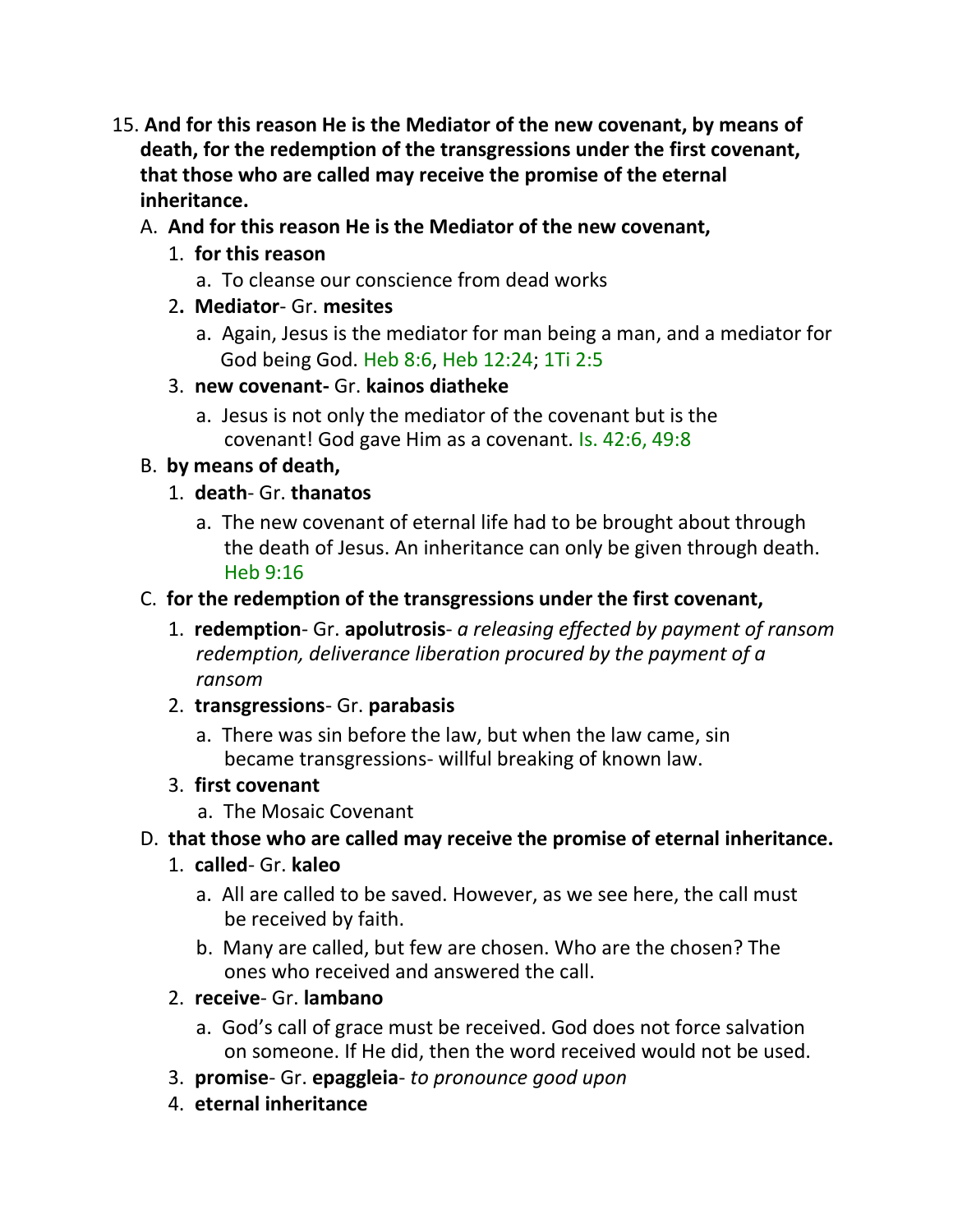- a. We receive eternal inheritance by believing upon Christ and being born as a child [heir] of God.
- b. Many have counted themselves unworthy of eternal life and inheritance. Acts 13:46
- 16. **For where there** *is* **a testament, there must also of necessity be the death of the testator.**
	- A. **For where there is a testament,**
		- 1. **testament-** Gr. **diatheke**
	- B. **there must also of necessity be the death of the testator**
		- 1. **necessity** Gr. **anage**
		- 2. **death-** Gr. **thanatos**
		- 3. **testator** Gr. **diatithemai-** *to place separately, arrange, dispose one's own affairs, to dispose of by will, make a testament.*
			- a. The testator was Jesus. Jesus, as God's Son, was heir of all things that the Father had. Jesus died and left us in the will. Him rising again, is the surety that the testament and will He left is carried out for all those who believe and accept the terms of the will.
- 17. **For a testament** *is* **in force after men are dead, since it has no power at all while the testator lives.**
	- A. **For a testament is in force after men are dead,**
		- 1. **force** Gr. **bebaios-** *stable, fast, firm; metaphorically sure, trusty*
			- a. The new testament [covenant] is stable, fast, firm, and sure because of Jesus' death.
	- B. **since it has no power at all while the testator lives**
		- 1. **power** Gr. **ischuo** *to be strong, to be a force, avail, to be serviceable, to be able, can*
			- a. The new testament [covenant] has force and power since Jesus died.

## 18. **Therefore not even the first** *covenant* **was dedicated without blood.**

### A. **first covenant**

- 1. Mosaic covenant
- B. **dedicated** Gr. **egkainizo** *to initiate, consecrate, dedication*
- C. **without blood**
	- 1. Without the shedding of blood there is no remission of sin. Heb. 9:22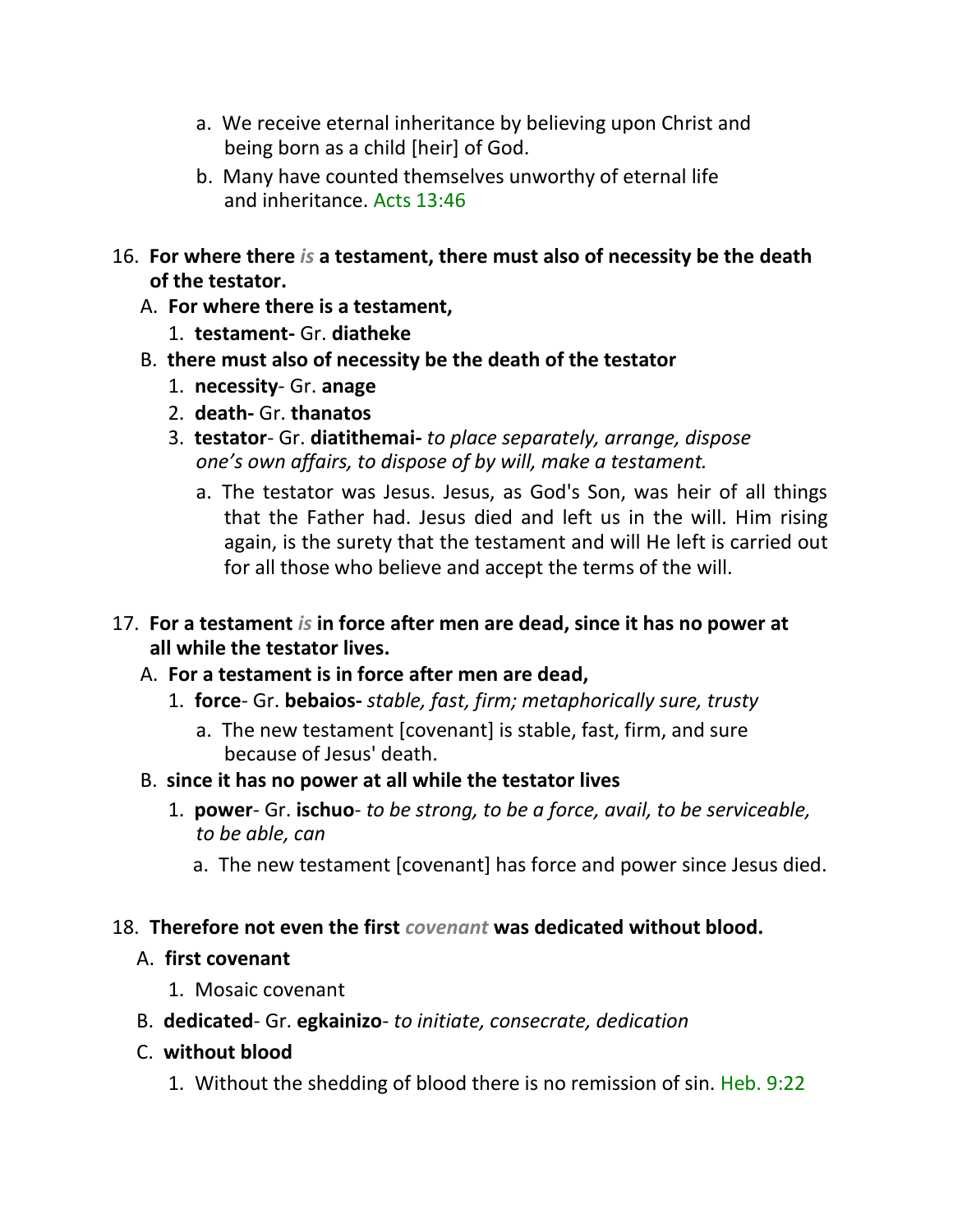- 2. The law was dedicated by the blood of animals. Ex. 24:3-8
- 19. **For when Moses had spoken every precept to all the people according to the law, he took the blood of calves and goats, with water, scarlet wool, and hyssop, and sprinkled both the book itself and all the people,**
	- A. **For when Moses had spoken every precept to all the people according to the law,**
		- 1. **every precept** Gr. **pas entole** *every commandment*
			- a. The people were bound to keep every commandment to insure life and blessing.
		- 2. **to all the people**
			- a. Under the law every person is bound the same to keep all of the law. James 2:10 There were no distinctions made at all.

### 3. **according to the law**

a. The law was based upon your own resources to keep it. God did not help anyone keep the law. Out of the 613 commands of the law, not one of them is to pray.

## B. **he took the blood of calves and goats,**

1. This would be the first Day of Atonement.

## C. **with water,**

1. A type of the Spirit of God

## D. **scarlet wool,**

1. A type of the blood of Jesus

## E. **and hyssop,**

- 1. A type of faith in which the blood is applied.
- 2. Today, a teaching is going around that we do not need faith to be reconciled to God or be saved. This is heresy. The hyssop represents faith in which the work of the shed blood of Jesus is applied to our life.
- 3. On the first Passover, each Israelite had to take the blood from their Passover lamb and apply it to the doorposts of their own home with hyssop. Ex. 12:22 In like manner, we all must apply the blood to the doorposts of our lives by placing our faith in what Jesus has done for us.

## F. **and sprinkled both the book itself and all the people**

- 1. **the book itself** Gr. **biblion autos** *the book [bible] itself*
	- a. Why would the book [the Torah] be sprinkled with blood? It is because man had a hand in its production. The inspiration was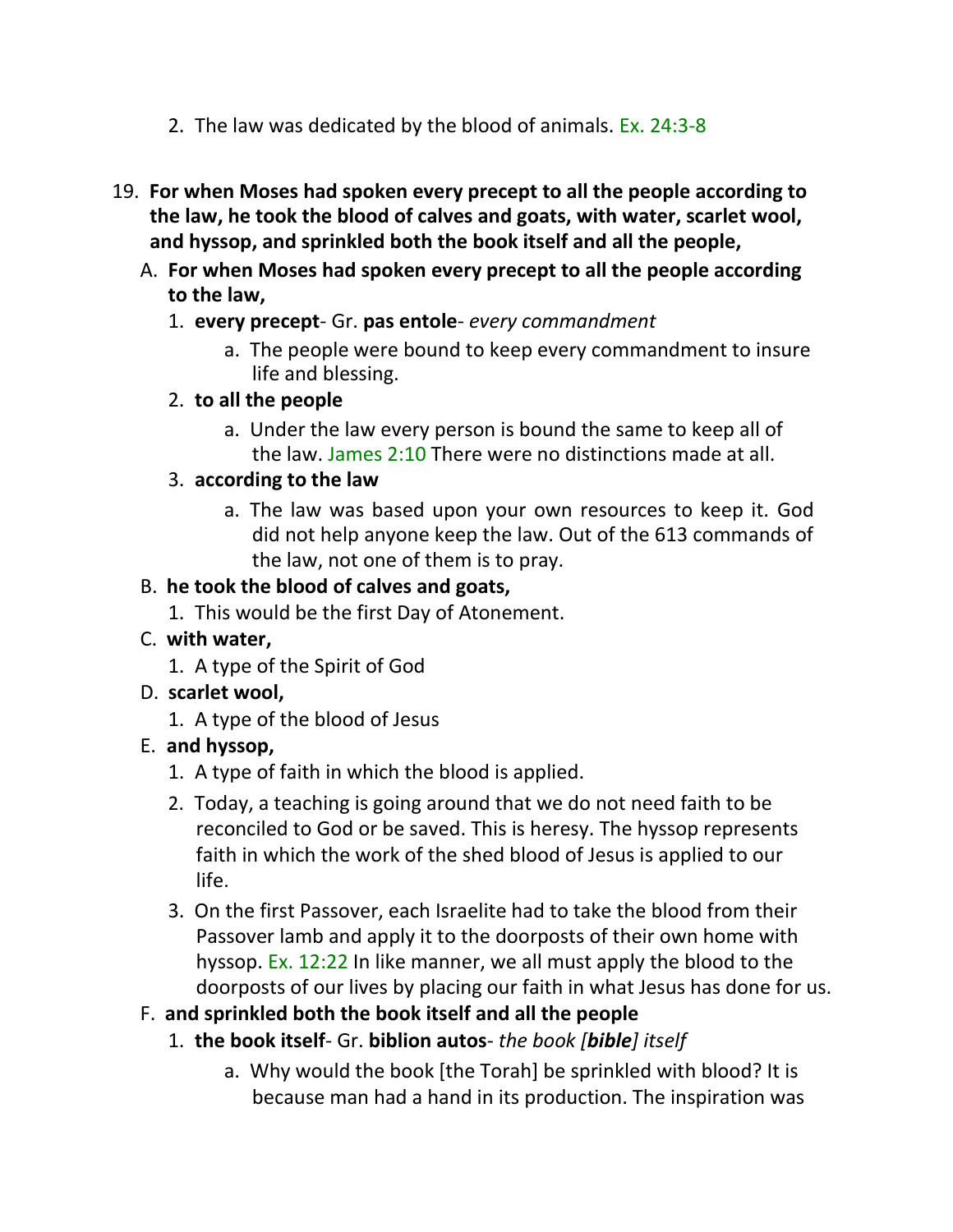totally from God, but man [Moses] wrote down those thoughts. Whenever man touches something it must be sanctified by blood.

### 2. **all the people**

- a. All the covenant people of God were sprinkled with blood.
- b. Today you cannot become a covenant person of God without the blood of Christ. 1 Pet. 1:2

### 20. **saying, "THIS IS THE BLOOD OF THE COVENANT WHICH GOD HAS COMMANDED YOU."**

### A. **This is the blood of the covenant**

1. Ex. 24:8

## B. **which God has commanded you**

- 1. **commanded** Gr. **entellomai** *to order, command to be done, enjoin*
	- a. God commands and requires that blood be shed for the forgiveness of sin. Heb. 9:22 All of the world's religions are based upon man attempting to climb their way to God, by works. They are not based upon faith in the blood of an innocent substitute. Some remote peoples do animal/human sacrifices, but they must come to see that Jesus is the only sacrifice and His shed blood is what will avail for them.

### 21. **Then likewise he sprinkled with blood both the tabernacle and all the vessels of the ministry.**

- A. **sprinkled** Gr. **rhantizo**
- B. **with blood**
	- 1. The tabernacle and all the vessels had to be sprinkled with blood because man would be in contact with them.
- C. **the tabernacle**
- D. **all the vessels** Gr. **skeuos** *sacred vessels an implement*
- E. **ministry** Gr. **leitourgia** *a service or ministry of the priests relative to the prayers and sacrifices offered to God*
- 22. **And according to the law almost all things are purified with blood, and without shedding of blood there is no remission.**
	- A. **And according to the law almost all things are purified with blood,**
		- 1. **almost all things**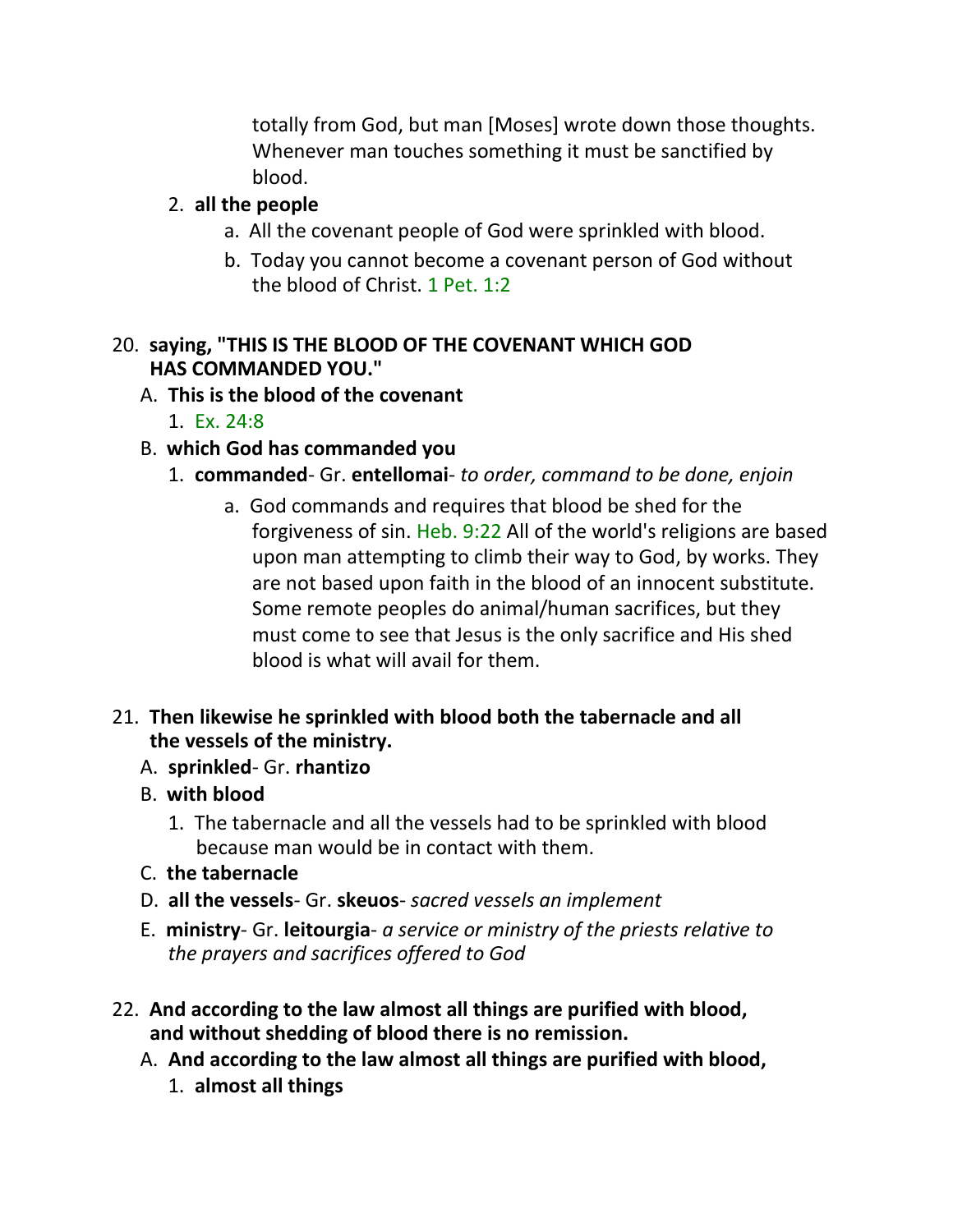- a. Most things were purified by blood. However, not all things were so. Metals given to the service of God had to be purified by fire. Num. 31:22-23 Clothes and bodies had to be purified by water. Num 31:24; Lev 16:26, Lev 16:28 Those who were made unclean, were purified by the ashes of the red heifer. Num. 19:2-10 When a census was taken, men were atoned for, with silver. Ex. 30:11-20
- 2. **purified** Gr. **katharizo** *to be cleansed*
- B. **and without shedding of blood there is no remission.**
	- 1. **shedding of blood** Gr. **aihmatekchusia-** *the pouring forth of blood*
		- a. Life is in the blood and the blood is given upon the altar to make atonement for the soul. Lev. 17:11
	- 2. **remission** Gr. **aphesis** *release from bondage or imprisonment; forgiveness or pardon, of sins (letting them go as if they had never been committed), remission of the penalty*
		- a. Through the shed blood of Jesus, we have remission of all our sins! This means we are forgiven and pardoned. This means that our sins are let go as if we had never committed them! We are justified- just as if I had not sinned! We are released from bondage and imprisonment to sins! Praise God!
- 23. **Therefore** *it was* **necessary that the copies of the things in the heavens should be purified with these, but the heavenly things themselves with better sacrifices than these.**
	- A. **Therefore it was necessary that the copies of the things in the heavens should be purified with these,**
		- 1. **necessary-** Gr. **anagke**
		- 2. **copies-** Gr. **hupodeigma** *a sign suggestive of anything, delineation of a thing, representation, figure, copy, an example: for imitation*
		- 3. **of the things in the heavens**
			- a. The true tabernacle is in heaven. The tabernacle on earth was only a figure, a copy, and a natural example of spiritual reality.
		- 4. **purified** Gr. **katharizo-** *cleansed*
	- B. **but the heavenly things themselves with better sacrifices than these.**
		- 1. **heavenly things themselves**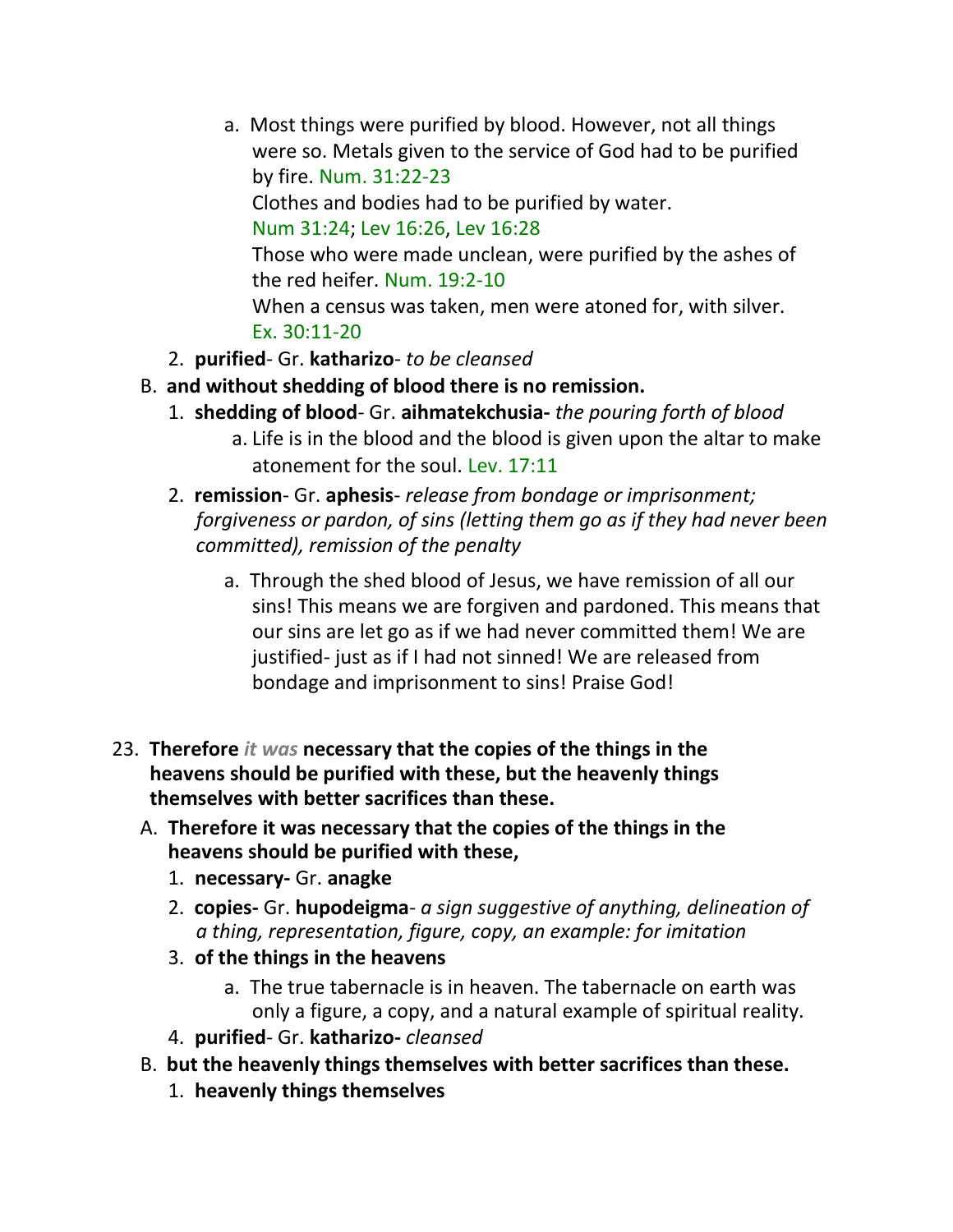- a. Why did the earthly tabernacle and all things that pertained to it need to be purified by blood? It was because man was connected to it.
- b. Why would the heavenly tabernacle and all things that pertained to it need to be purified by the blood of Christ? It is because Adam had authority on earth and in heaven! When Adam fell, it had reach also into the heavenly sanctuary. Also, after Adam's fall, satan had access to the presence of God from that time, up until Jesus died and rose again from the dead. Satan would come to accuse man to God. Once Jesus died, He came into the Holy of Holies- God's throne room in Heaven and cleansed it with His own blood. Satan was kicked out and has no more access to stand before God to accuse us. Where he stood was cleansed by Jesus' blood.

## 2**. better sacrifices**- Gr. **kreitton thusia**

a. This does not refer to the need of Jesus being sacrificed repeatedly, but that in His single sacrifice of Himself, that it incorporated every single OT sacrifice in its effect. His one sacrifice was the fulfillment of each and every one of the OT sacrifices!

### 3. **than these**

- a. Animal sacrifices
- b. The writer of Hebrews is trying to get the Hebrews to see that the temple, priesthood, and animal sacrifices are just pictures of the realities of Christ and the heavenly temple. The Hebrews were straying from Christ back to the law. They were giving up the reality of redemption for mere shadows of it.
- 24. **For Christ has not entered the holy places made with hands,** *which are*  **copies of the true, but into heaven itself, now to appear in the presence of God for us;**

## A. **For Christ has not entered the holy places made with hands,**

- 1. **entered** Gr. **eiserchomai** *to enter into*
- 2. **holy places**
	- a. As there were different sections of the tabernacle and temple, so it is in heaven.
- 3. **made with hands**
	- a. The tabernacle and dividers were made by men's hands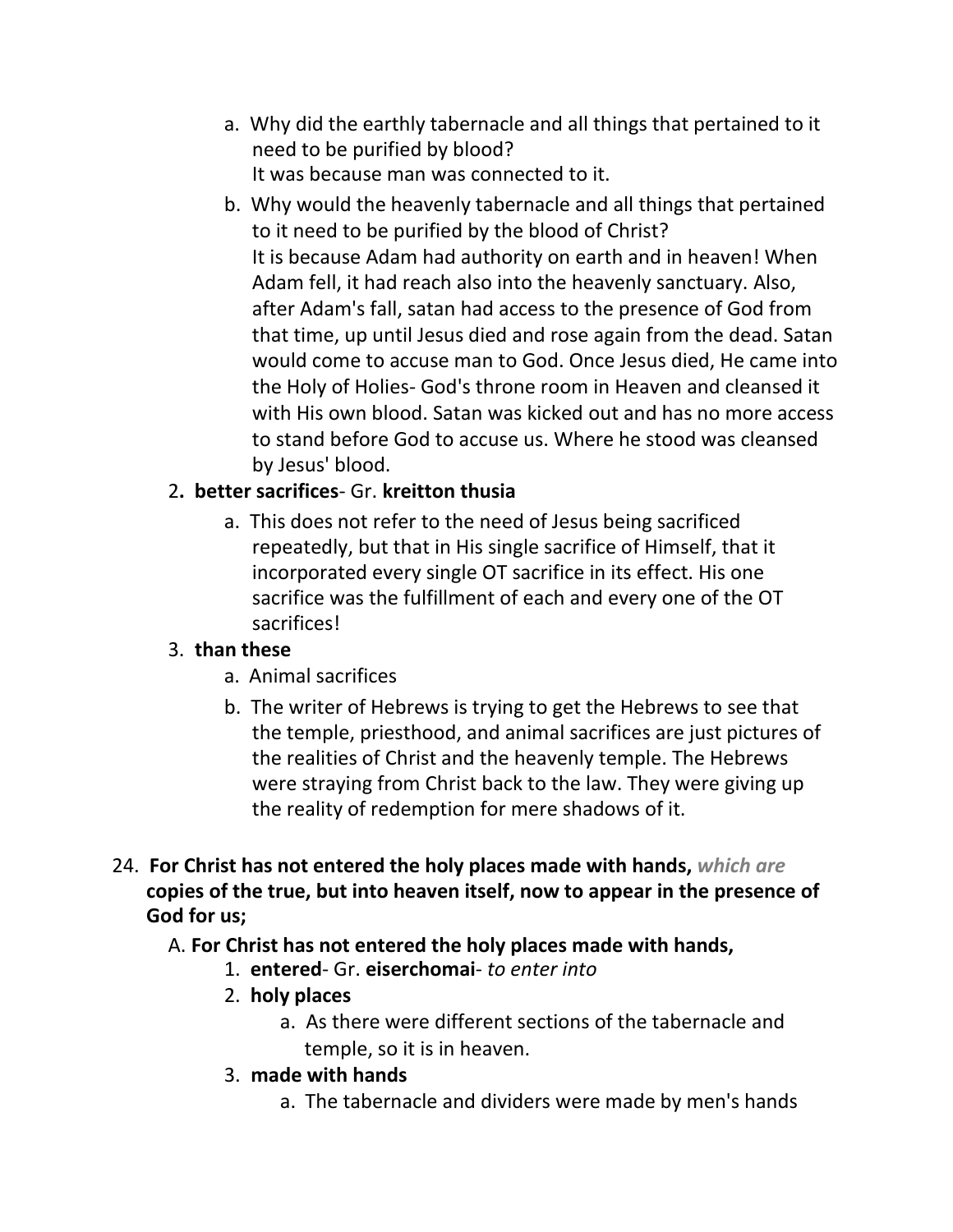- b. God made the heavenly tabernacle and its divisions
- B. **which are copies of the true,**
	- 1. **copies** Gr. **antitupon** *antitypes; a thing formed after some pattern, a thing resembling another, its counterpart*
		- a. The tabernacle of the OT and its contents are types of the heavenly realities.
	- 2. **of the true**
		- a. In heaven
- C. **but into heaven itself,**
	- 1. **heaven** Gr. **ouranos** *the third heaven*
- D. **now to appear in the presence of God for us**
	- 1. **appear** Gr.**emphanizo** *to manifest, exhibit to view, to show one's self, come to view, appear, be manifest, to indicate, disclose, declare, make known*
	- 2. **presence** Gr. **prosopon** *in the font of the face of*
	- 3. **for us**
		- a. Jesus is our representative before the Father. As He is so are we in the present world! 1 John 4:17
		- b. Jesus has brought us into the very presence of God.
- 25. **not that He should offer Himself often, as the high priest enters the Most Holy Place every year with blood of another—**

# A. **offer Himself**

1. Jesus offered Himself. He was not murdered by men nor even by God the Father. Jesus, as a High Priest, offered up Himself as a sacrifice for the penalty for our sins.

Gal. 1:4, Gal. 2:20, Eph. 5:25, 1 Tim. 2:6, Titus 2:14

# B. **often**

- 1. There were daily sacrifices
- C. **every year**
	- 1. This speaks of the Day of Atonement
- D. **with blood of another**
	- 1. The OT High Priest entered the Most Holy Place with the blood of bulls and goats.
	- 2. Jesus entered into the Most Holy Place of heaven with His own blood.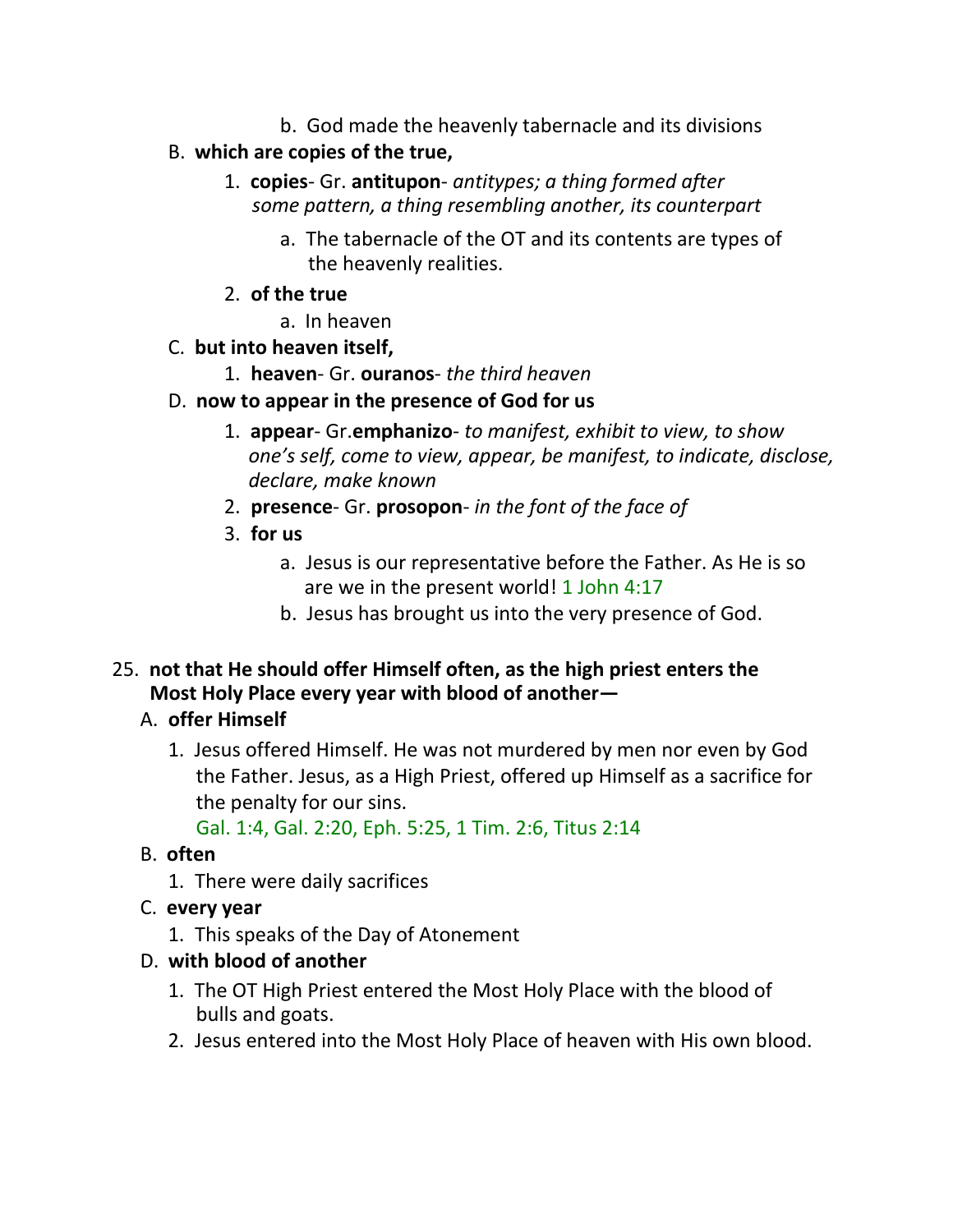- 26. **He then would have had to suffer often since the foundation of the world; but now, once at the end of the ages, He has appeared to put away sin by the sacrifice of Himself.**
	- A. **He then would have had to suffer often since the foundation of the world;**
		- 1. **suffer** Gr. **pascho** *to be affected or have been affected, to feel, have a sensible experience, to undergo*
		- 2. **often**
			- a. As the animal sacrifices in the OT
		- 3. **since the foundation of the world**
			- a. Jesus is the Lamb slain from the foundation of the world. Rev. 13:8 God proclaimed Jesus as the Lamb from the beginning.
			- b. Animals could only be sacrificed for the sins of those presently living. Jesus died for the sins of those who had already died, were living at the time, and those who were not born yet!

# B. **but now,**

- C. **once at the end of the ages,**
	- 1. **once**
	- 2. **at the end of the ages**
		- a. We are in the last days. Heb. 1:2
- D. **He has appeared to put away sin by the sacrifice of Himself**
	- 1. **appeared** Gr. **phaneroo** *to make manifest or visible or known, what has been hidden or unknown, to manifest, whether by words, or deeds, or in any other way*
		- a. Christ has always existed from eternity but has appeared to man's sight 2000 years ago. He will appear again to man's sight soon!
	- 2. **put away-** Gr. **athetesis** *a setting aside; abolition, disannulling, put away, rejection*
	- 3. **sin-** Gr. **hamartia** *to miss the mark and fail to share in the prize*
		- a. This is singular "sin", not "sins" plural. Jesus legally has paid the penalty for sin and has set it aside as a barrier between us and God.
		- b. The believer still has the principle of sin in their body, but the penalty and power of sin has been broken and set aside legally by Christ and is made effective upon believing upon Christ and His work.

# 4. **sacrifice of Himself**

a. Again, Jesus was a willing participant in His redemptive act upon the cross. He was not murdered. He laid down his life voluntarily.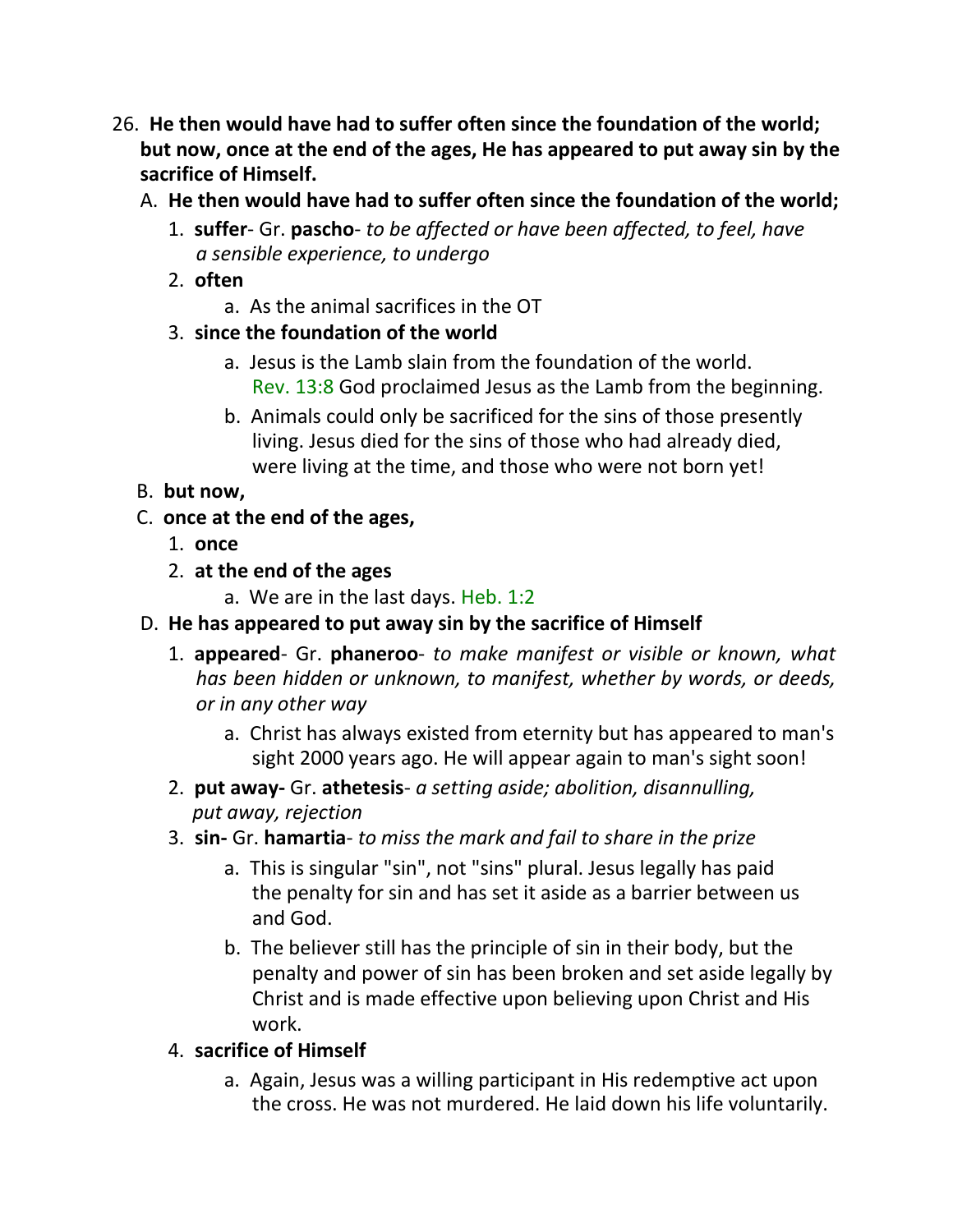### 27. **And as it is appointed for men to die once, but after this the judgment,** A. **And as it is appointed for men to die once,**

- 1. **appointed-** Gr. **apokeimai** *to be laid away, laid by, reserved for one, awaiting him*
- 2. **die once** Gr. **hapax apothenesko** *to die off once*
	- a. This verse has been badly misinterpreted by some. Some say this verse says that there is an appointed time for everyone to die. That is not the case. This verse says that it is appointed for men to die once.
	- b. Proverbs speaks a lot about if you do certain things you will lengthen your days on the earth and if you do other things you will shorten them. How long we live on the earth has a lot to do with us!

## B. **but after this the judgment**

- 1. **after this**
	- a. Physical death

## 2. **judgment**- Gr. **krisis**

- a. Every human being will face a judgment after they die. Those who are believers, will be at the judgment seat of Christ, where their works will be judged. 1 Cor. 3:10-14, 2 Cor. 5:10, Rom. 14:10 They will not be judged for their sins because Jesus already was judged for their sins. Unbelievers will be judged at the Great White Throne of Judgment after the Millennium. Rev. 20:11-15 They will be judged as to if they accepted Christ or not and for their works.
- b. There is no chance to change our decision for Christ or against Him, after we die. The life we live, we live in the valley of decision. Now is the accepted time for salvation. Their time is too late once we die.
- 28. **so Christ was offered once to bear the sins of many. To those who eagerly wait for Him He will appear a second time, apart from sin, for salvation.**
	- A. **so Christ was offered once to bear the sins of many.**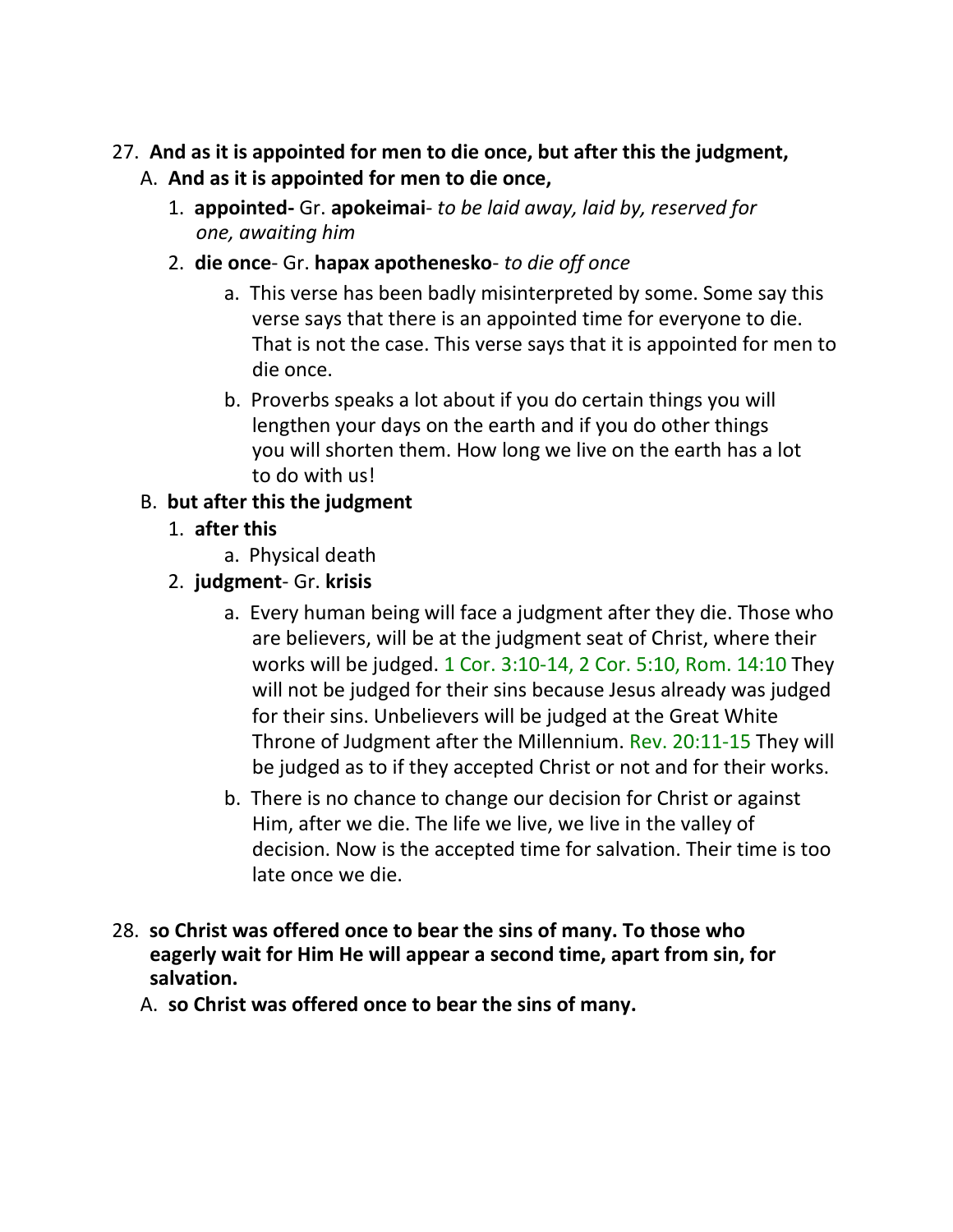- 1. **once**
	- a. When something is mentioned over and over again it is for emphasis! The word "once" is used in respect to Jesus' redemptive work in the book of Hebrews six times. What He did for us He did once, once, once, once, once, once- **GET IT!!!!**
	- b. These Hebrew saints found themselves going over and over again to the temple in Jerusalem, but if they understood what Jesus did for them, they would not have to return ever again! In a few years after this writing the temple was destroyed [70 A.D.] so it was impossible for anyone to go to the temple. God made it impossible for anyone to even try to keep the law, because there were certain sacrifices that needed to be done at the temple for the law to be kept.
- 2. **bear** Gr. **anaphero** *to carry or bear up*
- 3. **sins** Gr. **harmartia**
- 4. **of many**
	- a. You think! The "many" are in the billions!
- B. **To those who eagerly wait for Him He will appear a second time,**
	- 1. **To those**
		- a. There is a qualification here. Jesus will appear to those who eagerly wait for Him. Those that are born-again will be in this category. Some teaching today, says that every person is saved because of what Jesus has done. If so, the phrase "who eagerly wait for Him" would not need to be written if Jesus were coming for everyone. There is a majority of people who are not waiting for Jesus to appear but mock the idea.
	- 2. **eagerly wait** Gr. **apekdechomai-** *assiduously and patiently waiting for; expect anxiously*
	- 3. **for Him**
		- a. Jesus
	- 4. **appear** Gr. **optanomai-** *to allow one's self to be seen, to appear*
	- 5. **a second time**
		- a. The first time was at His birth in the manger.
		- b. The second time is when He appears it will be the resurrection of the church.
- C. **apart from sin,**
	- 1. **apart** Gr. **choris**